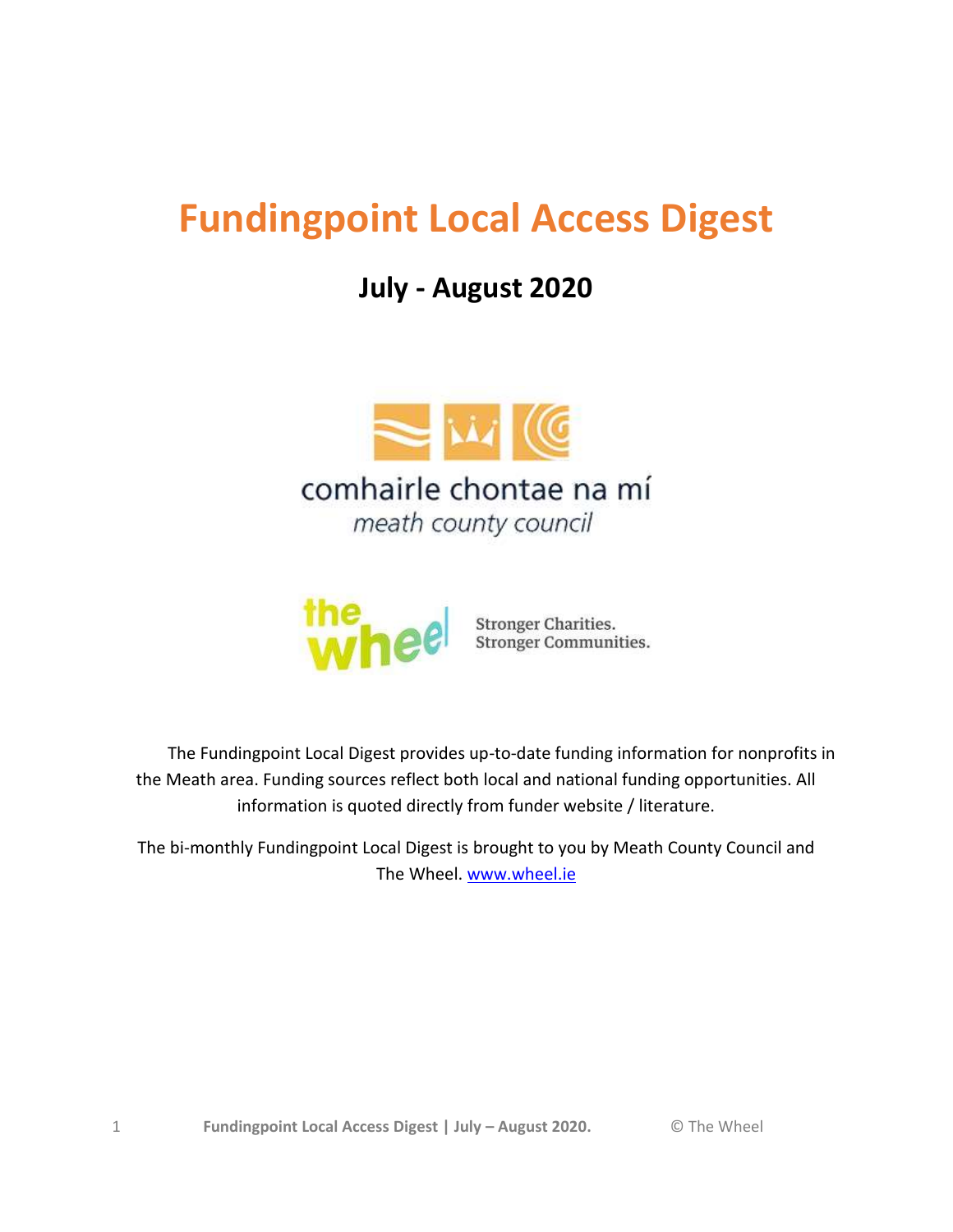## <span id="page-1-0"></span>**Table of Contents**

| <b>Grant Detail</b>                                                | Page |
|--------------------------------------------------------------------|------|
| Social Innovation Fund - Boost-It Education and Mental Health Fund |      |
| Type: mental health / health                                       |      |
| Deadline: 3 July 2020                                              | 4    |
| <b>Gambling Awareness Trust (GAT) Funding</b>                      |      |
| Type: addiction prevention                                         |      |
| Deadline: 10 July 2020                                             | 6    |
| <b>Ex-Gratia Funding to Animal Welfare Organisations</b>           |      |
| Type: animal welfare                                               |      |
| Deadline: 10 July 2020                                             | 8    |
| <b>LIFE Programme Grants</b>                                       |      |
| Type: environmental                                                | 9    |
| Deadline: various July deadlines                                   |      |
| <b>Communities Integration Fund 2020</b>                           |      |
| Type: social inclusion                                             | 12   |
| Deadline: 16 July 2020                                             |      |
| <b>DM Thomas Foundation for Young People Grants</b>                |      |
| Type: youth, health, medical                                       | 14   |
| Deadline: 22 July 2020                                             |      |
| The Arts Council - Festivals Investment Scheme                     |      |
| Type: arts, community, festival                                    | 16   |
| Deadline: 23 July 2020                                             |      |
| <b>Ecclesiastical - Movement for Good Awards</b>                   |      |
| Type: education, arts & culture                                    | 17   |
| Deadline: 24 July 2020                                             |      |
| <b>Creative Europe Programme</b>                                   |      |
| Type: creativity, arts, EU                                         | 18   |
| Deadline: 31 July 2020                                             |      |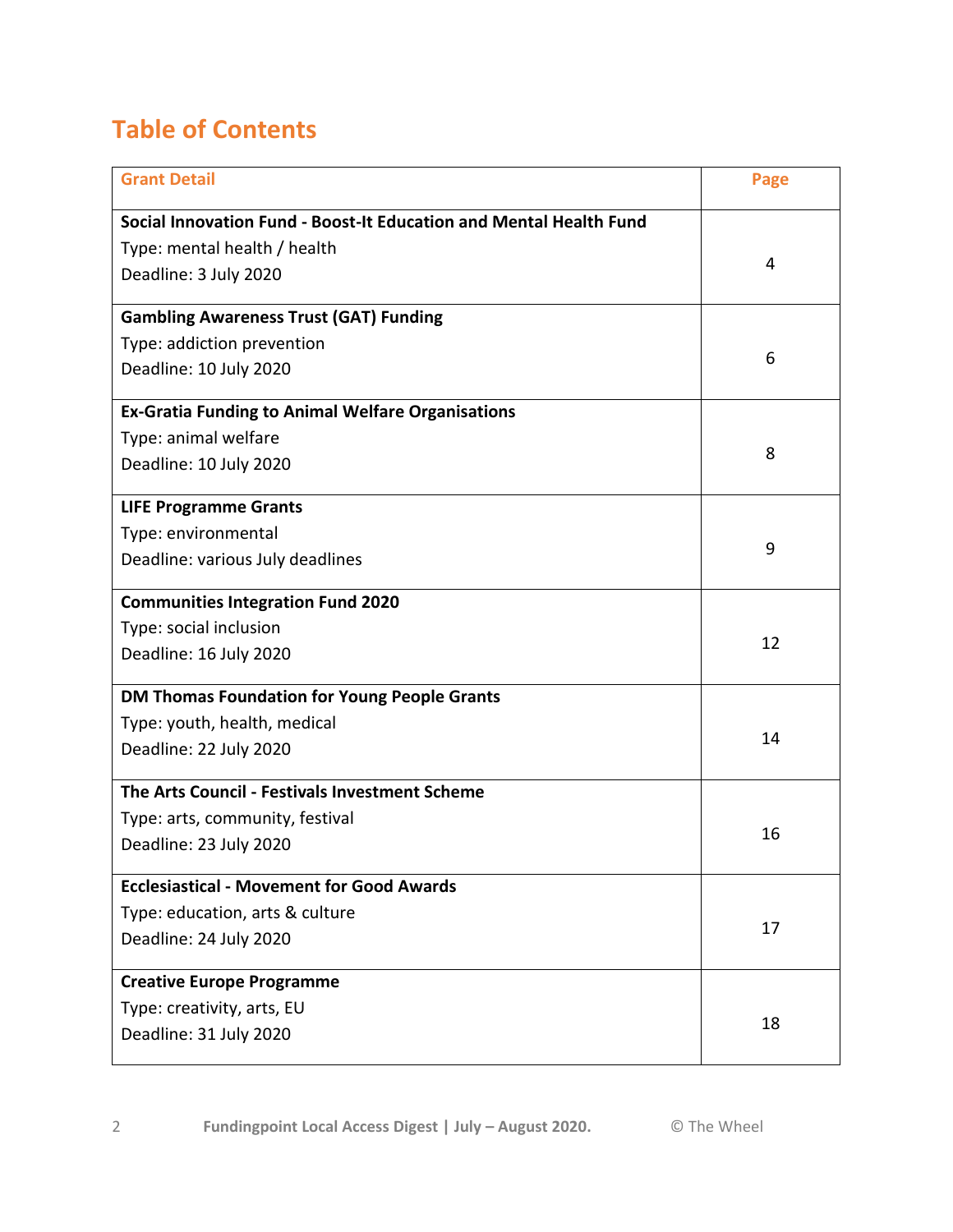| <b>Energy for Generations Fund</b>                  |    |
|-----------------------------------------------------|----|
| Type: suicide prevention, homelessness              | 20 |
| Deadline: 4 August 2020                             |    |
| <b>EU 3rd Health Programme</b>                      |    |
| Type: heath, medical, EU                            | 22 |
|                                                     |    |
| Deadline: 6 August 2020                             |    |
| Horizon 2020                                        |    |
| Type: innovation, EU                                | 26 |
| Deadline: 27 August 2020                            |    |
| <b>CLÁR-Funding for Small-Scale Rural Projects</b>  |    |
| Type: community regeneration, rural, infrastructure | 29 |
| Deadline: 28 August 2020                            |    |
| <b>Save Our Seas Foundation Grants</b>              |    |
|                                                     |    |
| Type: environmental, marine                         | 31 |
| Deadline: 31 August 2020                            |    |
| Europe for Citizens: 2014 - 2020                    |    |
| Type: civil society, EU                             | 32 |
| Deadline: 1 September 2020                          |    |
| <b>Foras na Gaeilge - Literary Projects</b>         |    |
| Type: Irish language, arts                          | 34 |
| Deadline: 9 September 2020                          |    |
| Meet and Code Fund 2020                             |    |
| Type: technology, youth                             | 35 |
| Deadline: 9 September 2020                          |    |
| <b>European Social Catalyst Fund</b>                |    |
| Type: social innovation, social inclusion           | 36 |
| Deadline: 11 September 2020                         |    |
|                                                     |    |
| <b>Additional Resources</b>                         | 38 |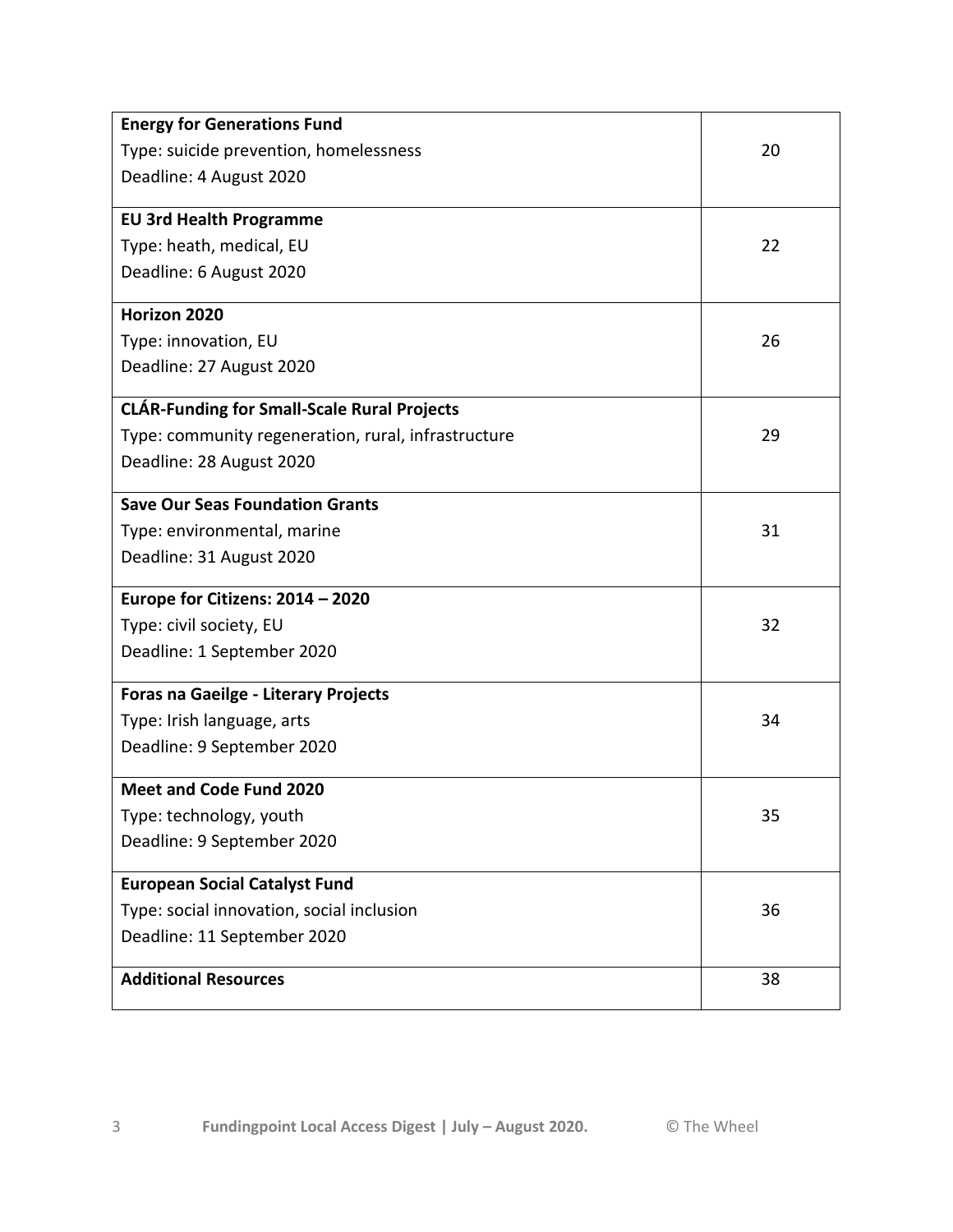## **Social Innovation Fund - Boost-It Education and Mental Health Fund 2020**

Social Innovation Fund Ireland welcomes a new Boost-It Fund dedicated to Education and Mental Health, created in response to the expressed needs of previous and existing Social Innovation Fund Ireland's Awardees' needs that are exacerbated by the current pandemic.

Youth Mental Health and Youth Education are two demonstrable areas of the negative impact of the COVID 19 pandemic, with young people finding it difficult to manage new home situations, less interaction with peers, and increased anxiety as a result of the uncertainty of their educational future.

### Criteria

Core Criteria:

- The project must address a critical social issue
- The project proposed must be innovative in an Irish context
- The project must have potential and a desire to scale or replicate in Ireland (it may also have potential internationally, but this is not a requirement)
- The project must provide evidence that it is up and running, or has been tested at least in a minimal way
- The project must be based on the island of Ireland and make its main impact in the Republic of Ireland
- Applicants must come from an entity that has a not-for-profit legal form e.g. charity, company limited by guarantee, trust etc.
- The project must not seek funding for capital assets (such as buildings, vans or equipment).

Boost It Fund Specific Criteria:

- Previous Awardees of the 2017 Education Fund, the 2018 Youth Education and Mental Health Fund, and the 2019 Children and Youth Funds
- Awardees approved for a first Social Innovation Fund Ireland Fund and not currently in a second fund
- 4 **Fundingpoint Local Access Digest | July – August 2020.** © The Wheel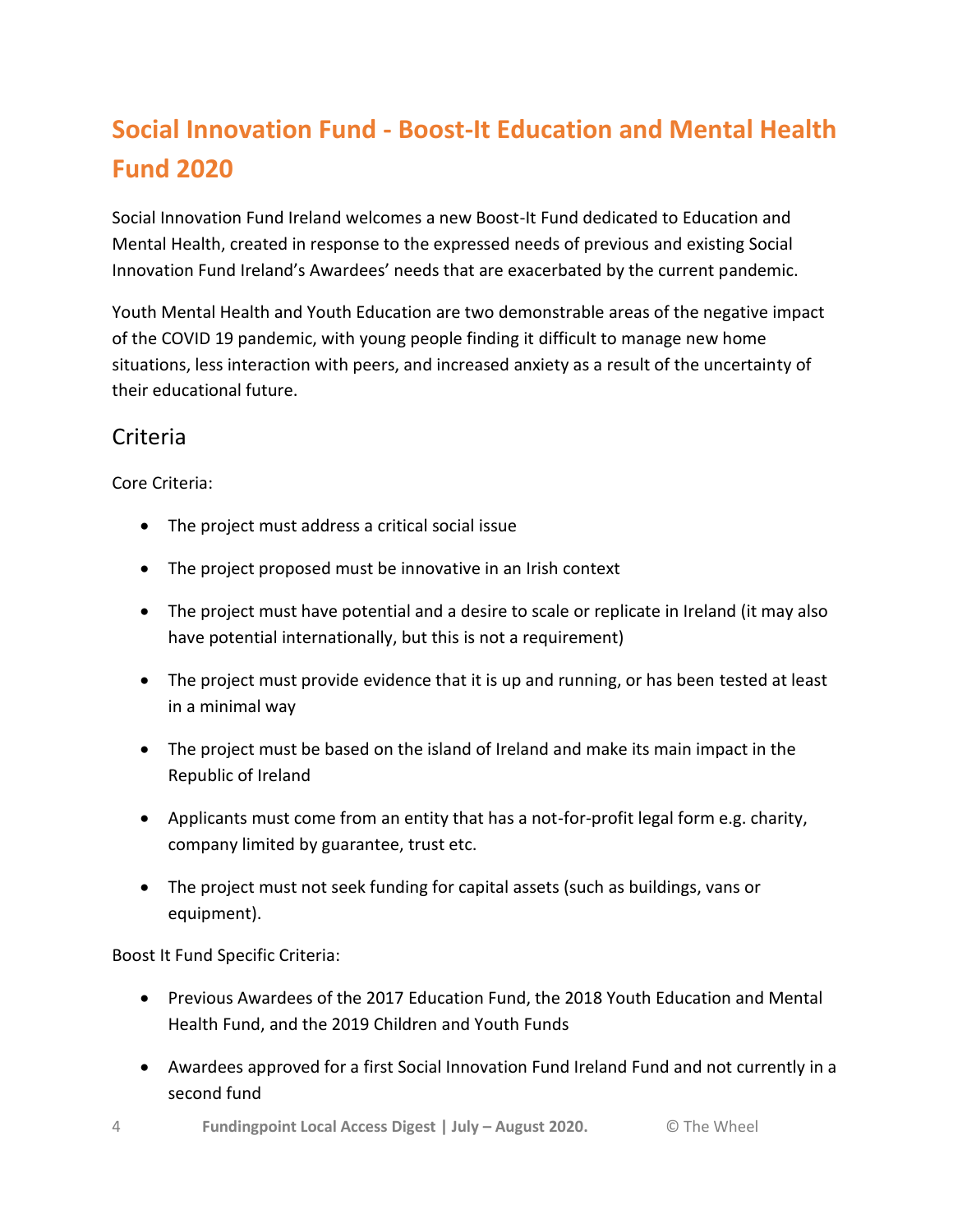- Awardees that are not in receipt of the Pobal Stability Fund
- Awardees with a record of performance and a strong rationale for additional funding that must be applied for the same project as previously contracted.

#### How to Apply

Full application details available here: <http://www.socialinnovation.ie/boost-it-education-and-mental-health-fund-2020/>

**Deadline:** 3 July 2020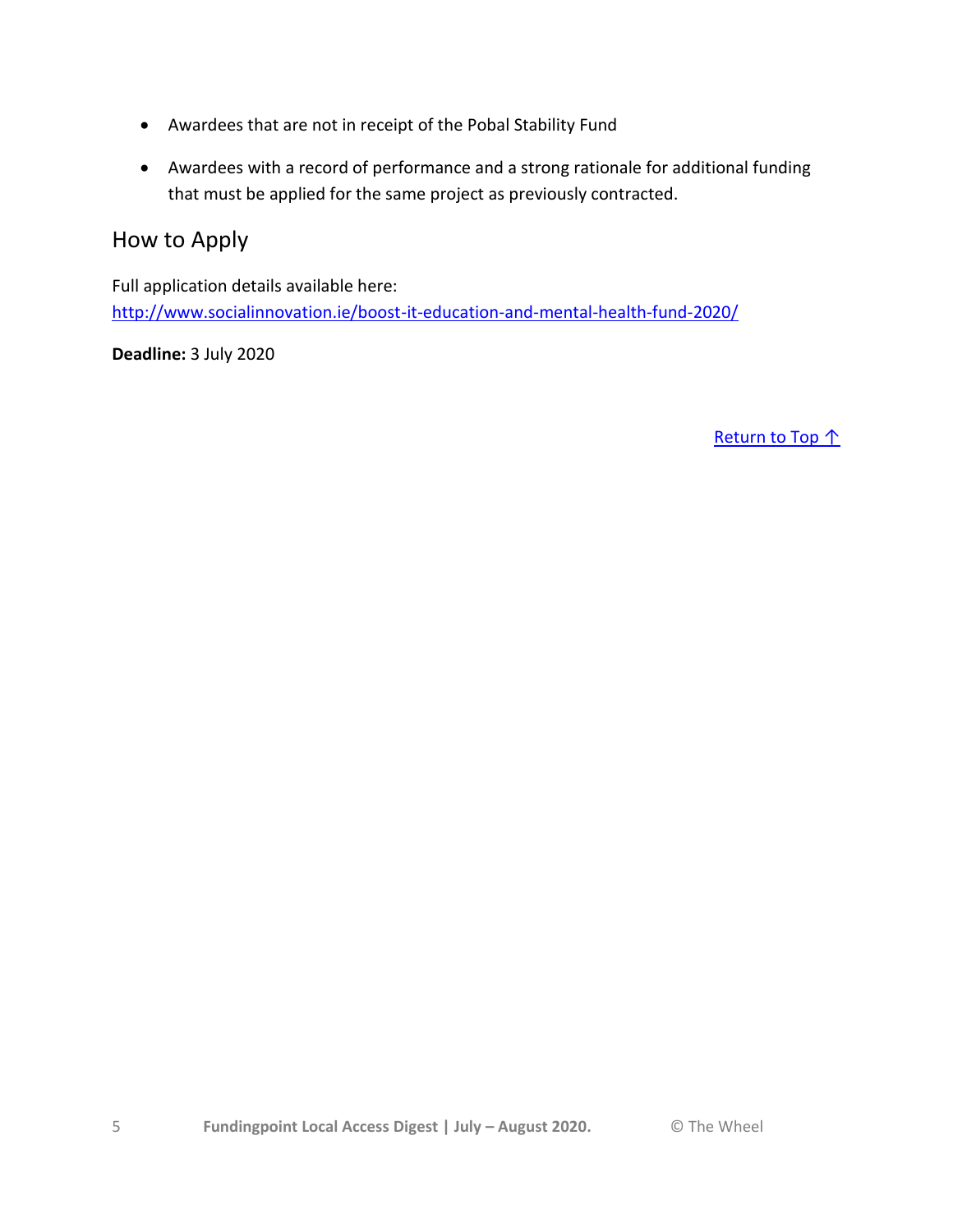## **Gambling Awareness Trust (GAT) Funding**

Gambling Awareness Trust (GAT) is an Independent charity established in 2019 to fund research, education and treatment services to help minimise gambling related harm in Ireland. GAT is administered by a voluntary Board of Trustees and is funded by donations from the online and retail betting and gaming industry in Ireland.

GAT opened a call for expressions of interest from relevant agencies and organisations in 2019 to address the issue of problem gambling and gambling addiction for individuals and families across Ireland. (Details of grantees can be viewed on our website.) In addition to this a significant research project was commissioned with NUI Maynooth as a scoping exercise to examine the knowledge base and evidence of gambling and problem gambling in Ireland, which is currently ongoing. The www.GamblingCare.ie website is managed by GAT and was created to broaden public understanding of responsible gambling and as a measure to help those that develop problems, or those who are affected by someone that has developed a gambling problem to get the support and help that they need quickly and effectively.

#### 2020 Criteria

Services providing supports for those affected by problem gambling and gambling addiction are eligible to apply for funding. Applications for projects focused on education, training and awareness in the field will be considered in this round.

GAT will accept expressions of interest from those service providers committed to providing professional services including but not exclusive of:

- Provision of phone counselling services 7 days a week and out of hours
- Provision of face-to-face counselling sessions Nationwide
- Promotion of general public awareness-raising
- Provision of education, early intervention and prevention measures
- Provision of relapse prevention services
- Provision of online supports with self-help and mutual aid initiatives
- The undertaking of a National gambling research & prevalence study.

### How to Apply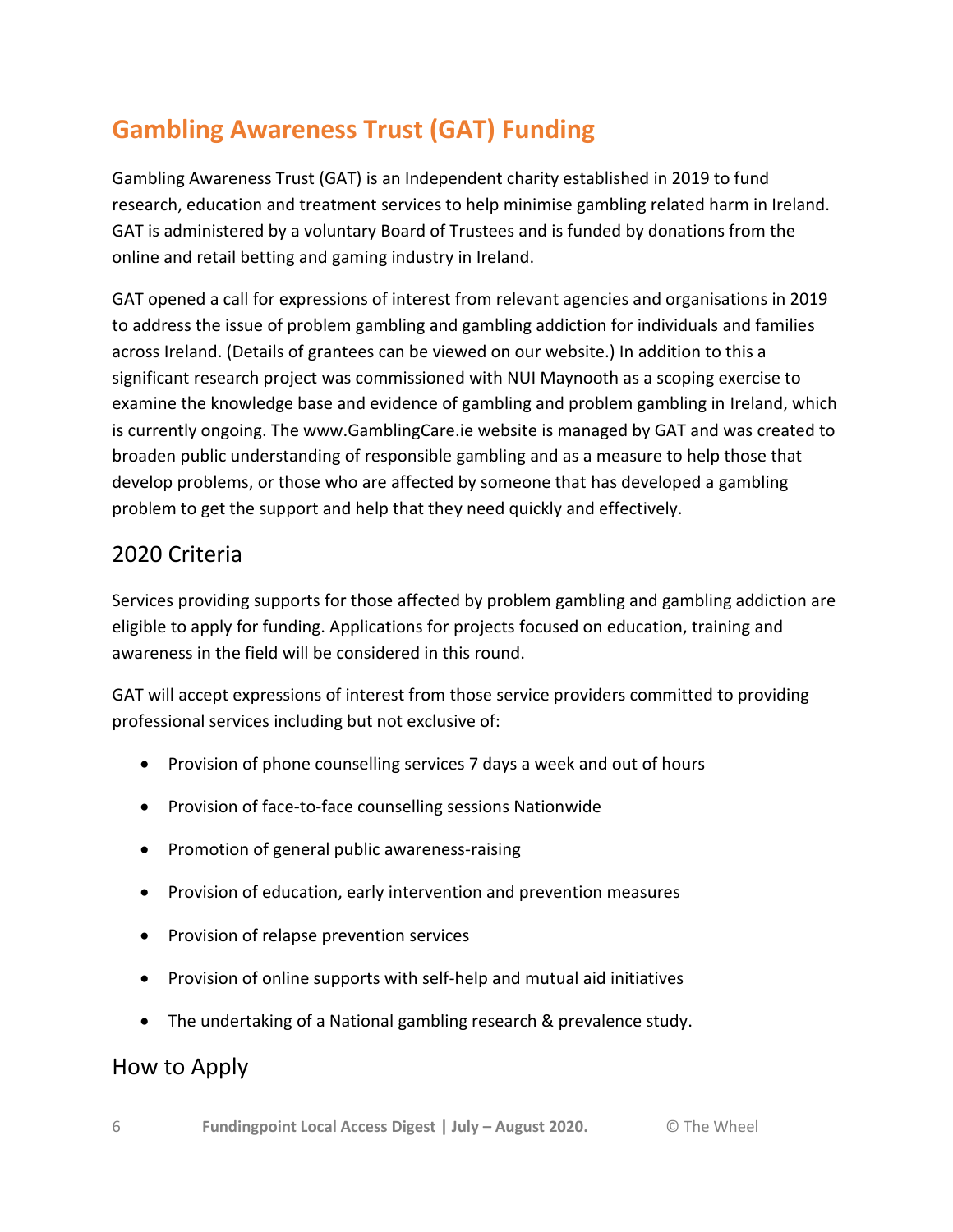Full details available here:

[https://gamblingawarenesstrust.ie/problem\\_gambling\\_funding/apply-for-funding/](https://gamblingawarenesstrust.ie/problem_gambling_funding/apply-for-funding/)

**Deadline:** 10 July 2020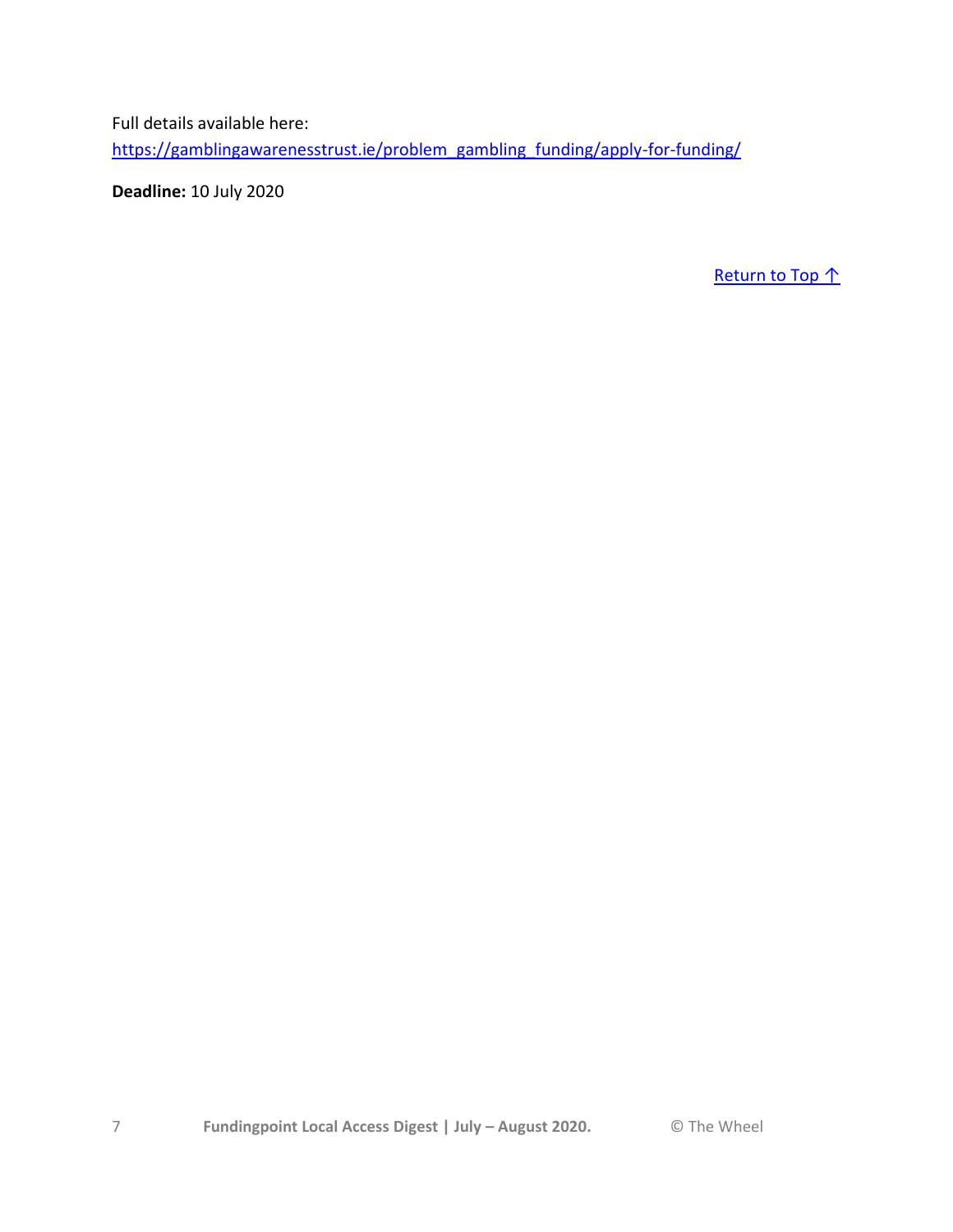## **Department of Agriculture, Food and the Marine - Ex-Gratia Funding to Animal Welfare Organisations**

Since 1995 the Minister has made ex-gratia payments to a number of organisations directly involved in the delivery of animal care and welfare services.

The Five Freedoms outlined below provide an overall concept of animal welfare and should underpin animal welfare best practice at your organisation:

- 1. Freedom from thirst, hunger and malnutrition
- 2. Freedom from discomfort
- 3. Freedom from pain, injury and disease
- 4. Freedom to express normal patterns of behaviour
- 5. Freedom from fear and distress.

The type of supporting accounts that are required are as follows:

- Organisations with income below €13,000 can provide a statement of accounts signed and dated by an executive in the organisation showing Income and Expenditure for the most recent 12-month period.
- Organisations with income between €13,000 and €100,000 must provide certified accounts signed and dated by the accountant.
- Organisations with income in excess of €100,000 must provide audited accounts signed and dated by the auditor.
- All Ex-Gratia Funding received in the 2019 must be identified separately in Accounts submitted as Ex-Gratia Funding from DAFM and the purpose of the funding. DPER Circular 13-2014 refers.

#### How to Apply

Full details / forms are available from [the Department website.](https://www.agriculture.gov.ie/animalhealthwelfare/animalwelfare/fundingtoanimalwelfareorganisations/)

#### **Deadline:** 10 July 2020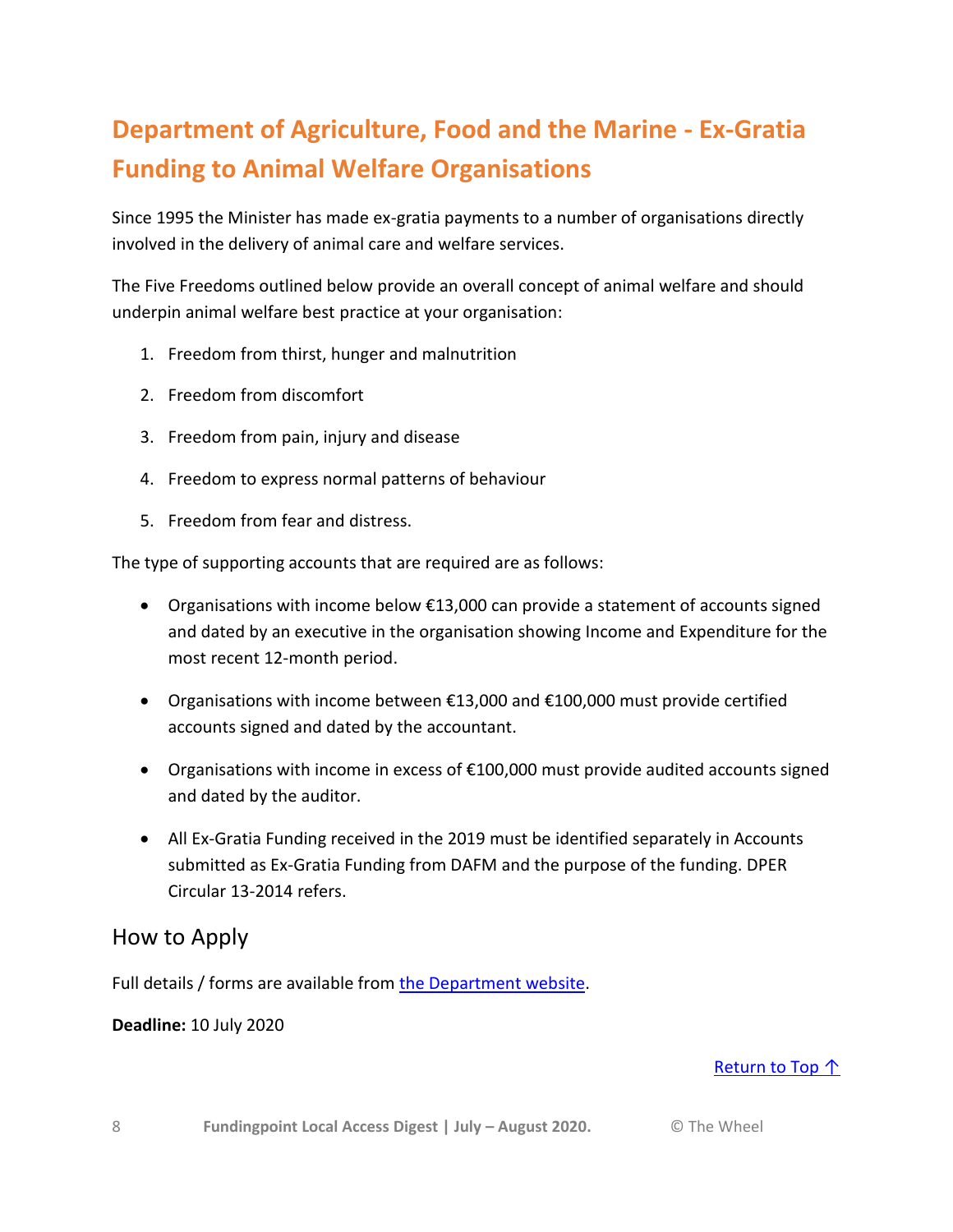## **LIFE Programme Grants**

The LIFE programme is the EU's funding instrument for the environment and climate action created in 1992. The current funding period 2014-2020 has a budget of €3.4 billion.

LIFE has a budget of €3.4 billion for 2014-2020. Every year a call for LIFE project proposals is launched around April. Following competitive selection, awards are made that are typically in the range of €1-5 million for projects with durations of 3 to 5 years.

The general objective of LIFE is to contribute to the implementation, updating and development of EU environmental and climate policy and legislation by co-financing projects with European added value.

The LIFE programme is divided into two sub-programmes, one for environment (representing 75% of the overall funding available) and one for climate action (representing 25% of the funding available).

Any entity registered in the EU can make a proposal for LIFE projects under the subprogrammes for environment and climate action. In contrast to other funding programmes LIFE projects are very flexible in terms of how they are set up. You can decide if you want to run a project on your own, or if you prefer to join forces with partners from your own or another country.

The following areas are relevant to charities who are considering applying to the LIFE programme.

### Nature and biodiversity

The environment sub-programme funds nature conservation projects in particular in the areas of biodiversity, habitats and species. It provides action grants for best practice, pilot and demonstration projects that contribute to the implementation of the EU's directives on birds and habitats, the EU's biodiversity strategy to 2020, and the development, implementation and management of the Natura 2000 network.

Projects receive a co-funding of up to 60%. The co-financing rate can be up to 75% if at least half of the total estimated project costs are used for actions to improve the conservation status of priority habitats or species listed in the EU's birds and habitats directives.

### Environment and resource efficiency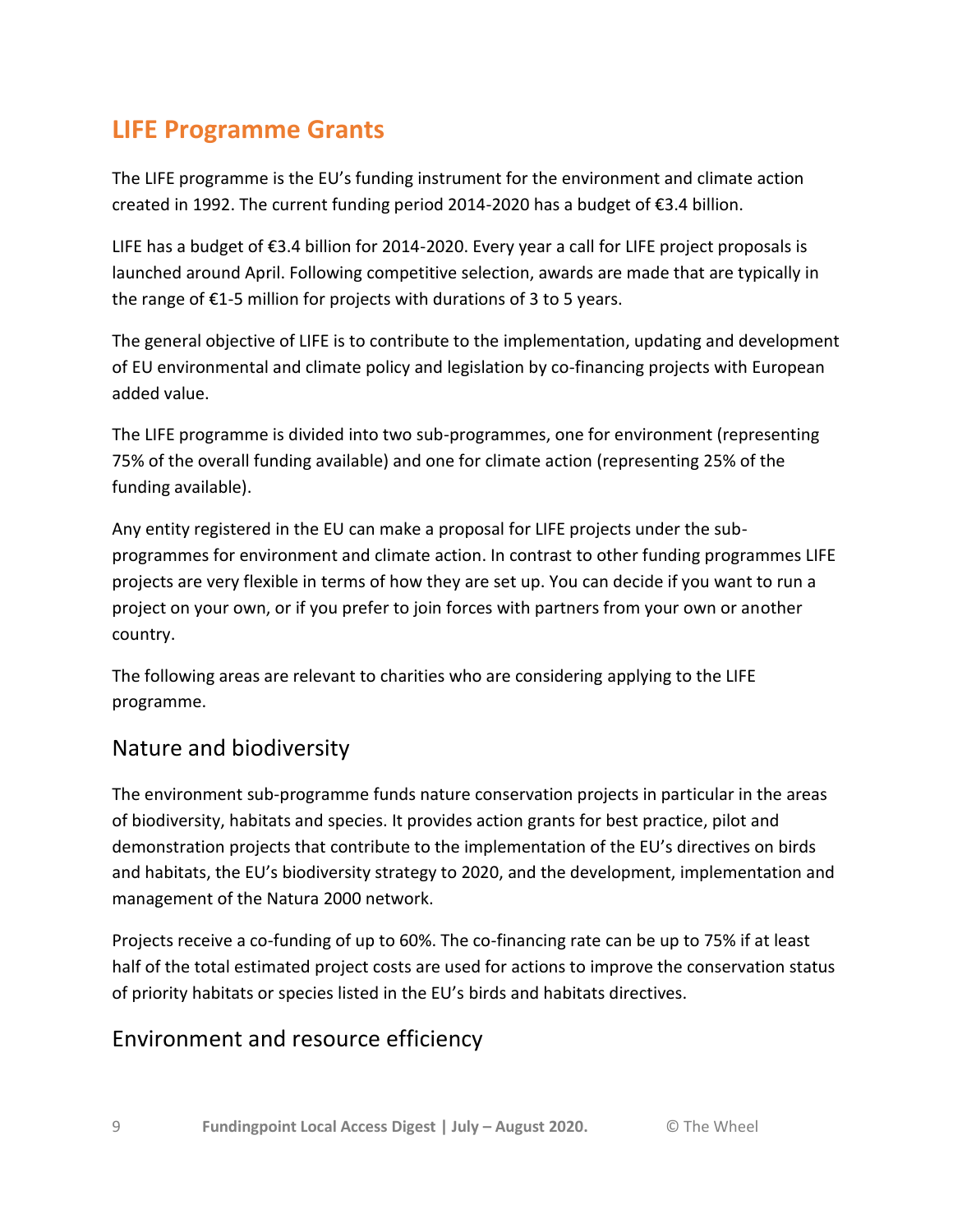LIFE co-finances projects in the environmental sector in particular in the areas of air, chemicals, green and circular economy, industrial accidents, marine and coastal management, noise, soil, waste, water, and the urban environment. The programme provides action grants for pilot and demonstration projects to develop, test and demonstrate policy or management approaches. It also covers the development and demonstration of innovative technologies, implementation, monitoring and evaluation of EU environmental policy and law, as well as best practices and solutions. The European Commission is particularly looking for technologies and solutions that are ready to be implemented in close-to-market conditions, at industrial or commercial scale, during the project duration.

Projects receive a co-funding of up to 55%.

### Environmental governance and information

The programme supports projects in the areas of awareness raising, environmental training and capacity building, legislative compliance and enforcement, knowledge development and public and stakeholder participation. It co-finances action grants for information, awareness and dissemination projects that aim to promote awareness raising on environmental matters. This includes cooperation platforms and knowledge sharing on sustainable environmental solutions and practice.

Projects receive a co-funding of up to 55%.

#### How to Apply

For more information about the LIFE programme, visit the EU's LIFE webpage at: <https://ec.europa.eu/easme/en/life>

The Department of Communications, Climate Action and the Environment also provides information on the LIFE programme here: [https://www.dccae.gov.ie/en](https://www.dccae.gov.ie/en-ie/environment/topics/life-programme/Pages/default.aspx)[ie/environment/topics/life-programme/Pages/default.aspx](https://www.dccae.gov.ie/en-ie/environment/topics/life-programme/Pages/default.aspx)

#### **Deadlines:**

- 1. Deadline for nature and biodiversity traditional projects: 16 Jul 2020
- 2. Deadline for technical assistance projects under the sub-programme for climate action: 16 Jul 2020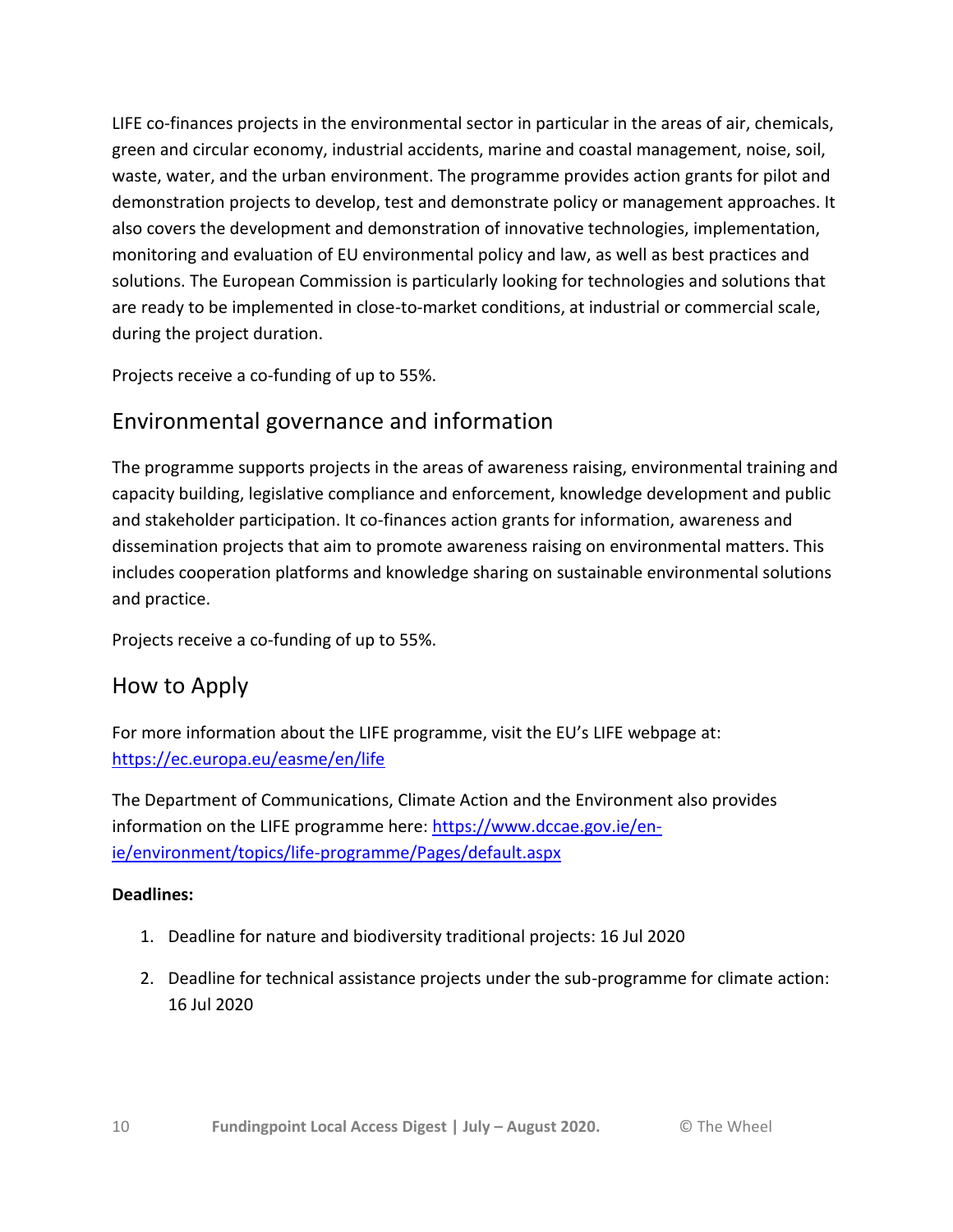- 3. Deadline for environmental governance and information traditional projects: 16 Jul 2020
- 4. Deadline for technical assistance projects under the sub-programme for environment: 16 Jul 2020
- 5. Deadline for environment and resource efficiency traditional projects: 14 Jul 2020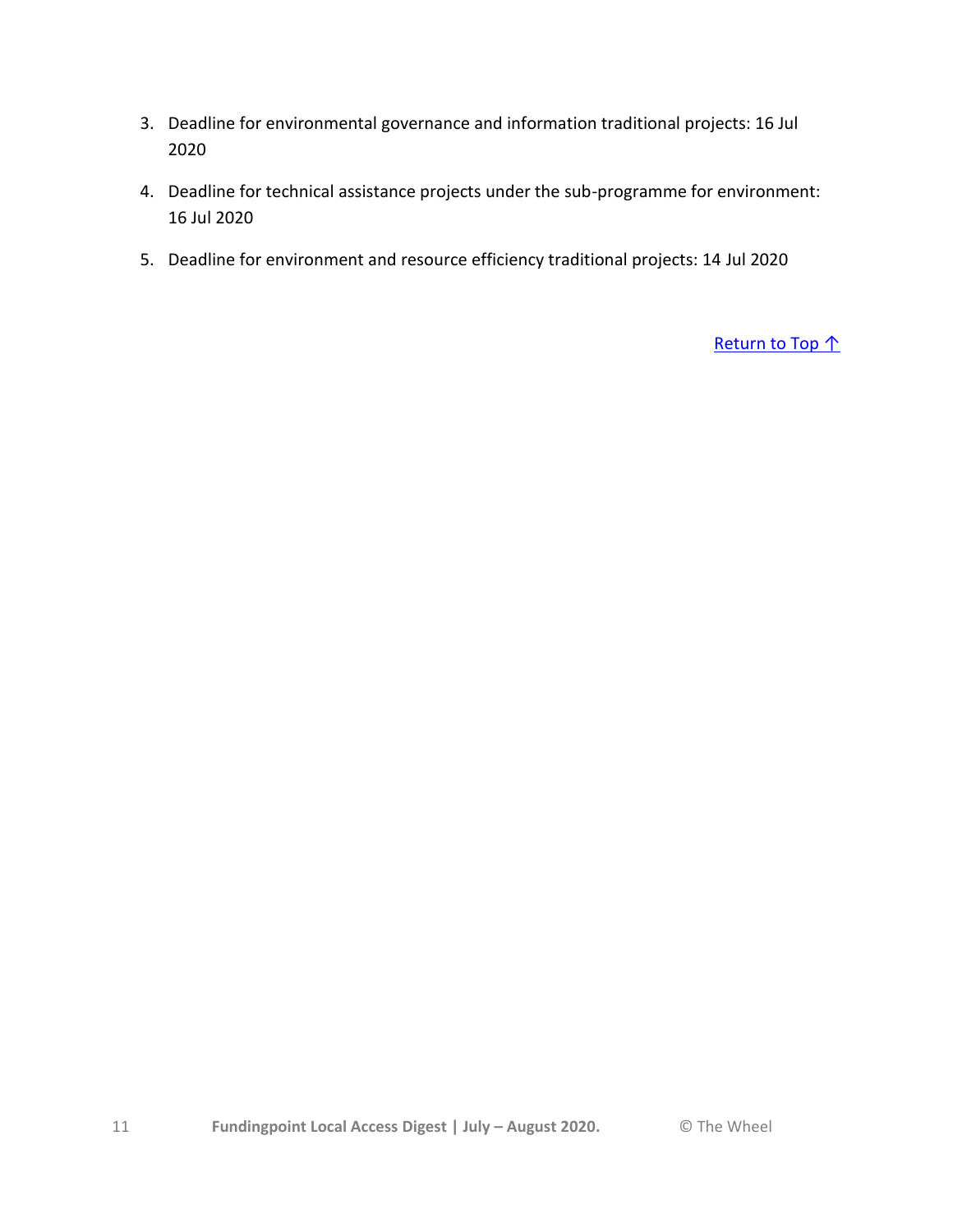## **Communities Integration Fund 2020**

Applications are now open to community groups nationwide who wish to apply for grant funding under the Department of Justice and Equality Communities Integration Fund.

The purpose of the Communities Integration Fund 2020 is to support communities across Ireland to play a greater role in promoting the integration of migrants.

A total of €500,000 will be made available in 2020 to local community based organisations to carry out integration projects in their local area. Organisations eligible to apply include local community groups, sports clubs, faith-based groups, arts groups, formal and informal schools and theatrical and cultural organisations. Applicant organisations must operate on a not-forprofit basis.

This funding can be used for both once-off initiatives and short to medium term projects. Projects should take an inclusive approach, aiming to bring migrants and host communities together, and may not be directed solely to any one particular group or nationality.

The maximum amount that may be granted per project under CIF 2020 is €5,000.

#### Themes for 2020

Projects under the following themes will be considered.

- Intercultural Awareness A project that brings host communities and migrant communities together to celebrate each other's cultures and customs.
- Combating Racism and Xenophobia A project aimed at preventing racism and xenophobia among local communities.
- Sport & Community Games A project to facilitate local migrant integration by encouraging migrants to get involved in sport.
- Arts A project to encourage social interaction between migrants and members of their local communities, through arts and crafts, music, dance, theatre and literature. Projects considered may be in the form of visual art, crafts, dance, film, literature, music, opera and theatre; including contemporary art practices such as performance, live art, multimedia, video art, sound art etc.
- Other Community Events A project to adapt existing community activities or events to make them more inclusive of migrants.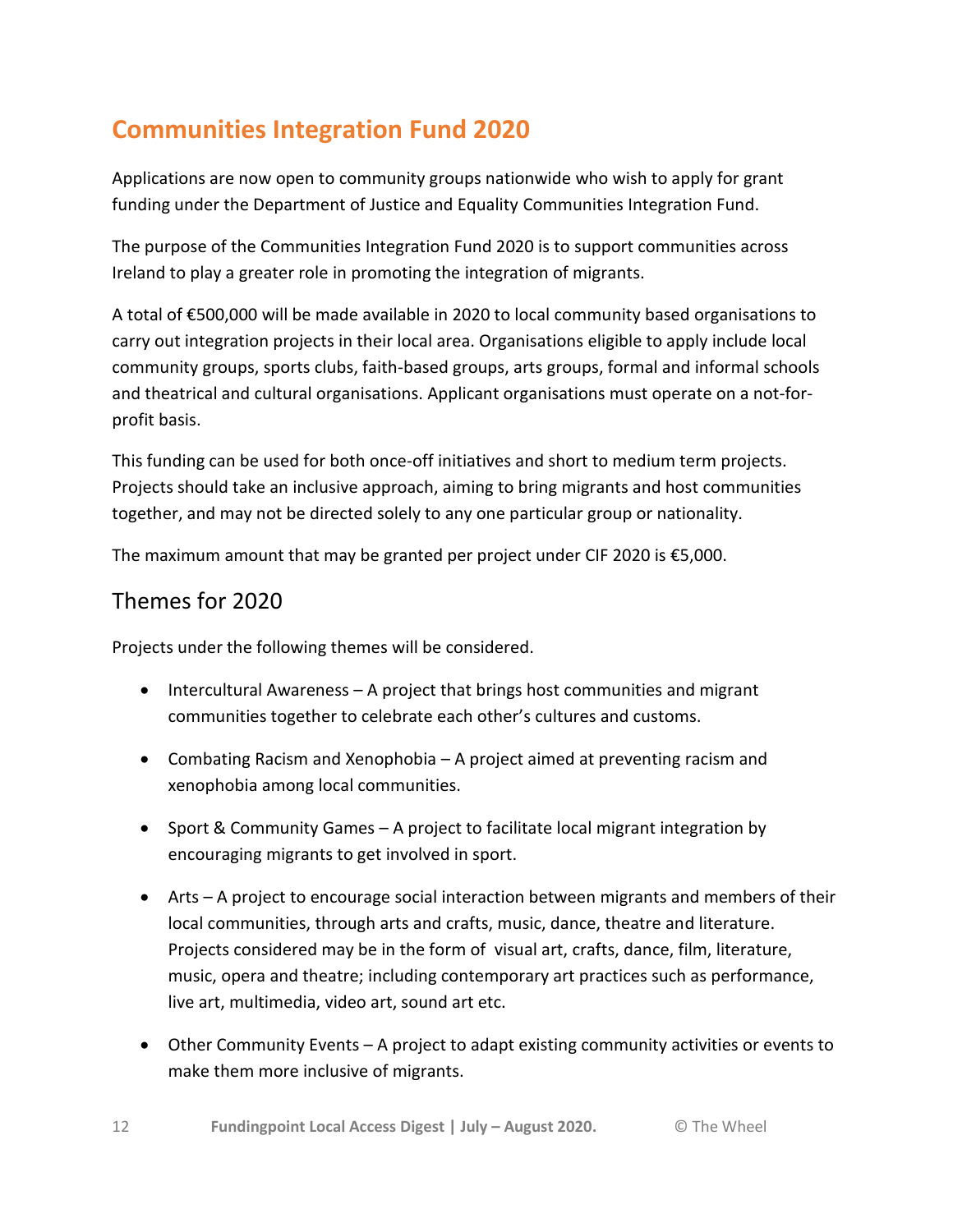- Capacity Building A project with a social inclusion focus that seeks to help particularly vulnerable groups of migrants overcome specific difficulties (e.g. English conversation classes for young migrant parents not active in the labour market).
- Employment A project offering employment advice and/or opportunities, e.g. through sponsorship by local businesses for training, skills assessment, placements, etc.
- Integration Research A project to identify knowledge gaps and carry out local needs assessments so that local community integration resources can be used to maximum benefit.
- Food/Cuisine A project to promote interculturalism and integration through the sharing of different cuisines and cooking methods.
- Education A project focused on the educational needs of migrants through provision of additional supports to help migrant children to maximise the benefit of their school attendance (e.g. homework clubs) and older migrants to develop their language skills and better orient themselves to Irish society.

### Target Groups

The purpose of the Communities Integration Fund 2020 is to support communities across Ireland to play a greater role in promoting the integration of all legally resident migrants and their children. It is accepted that the nature of the projects and events being supported means that their beneficiaries may include migrants whose legal status is still under determination. This will not, in itself, render a project ineligible.

As the Fund is intended to promote the integration of migrants and host communities, applicants are required to explain how the proposed project will bring migrants and host communities together. Projects may not be directed solely to any one particular group or nationality.

### How to Apply

Applications may be submitted here: <https://ec.europa.eu/eusurvey/runner/CIF2020>

**Deadline:** 16 Jul 2020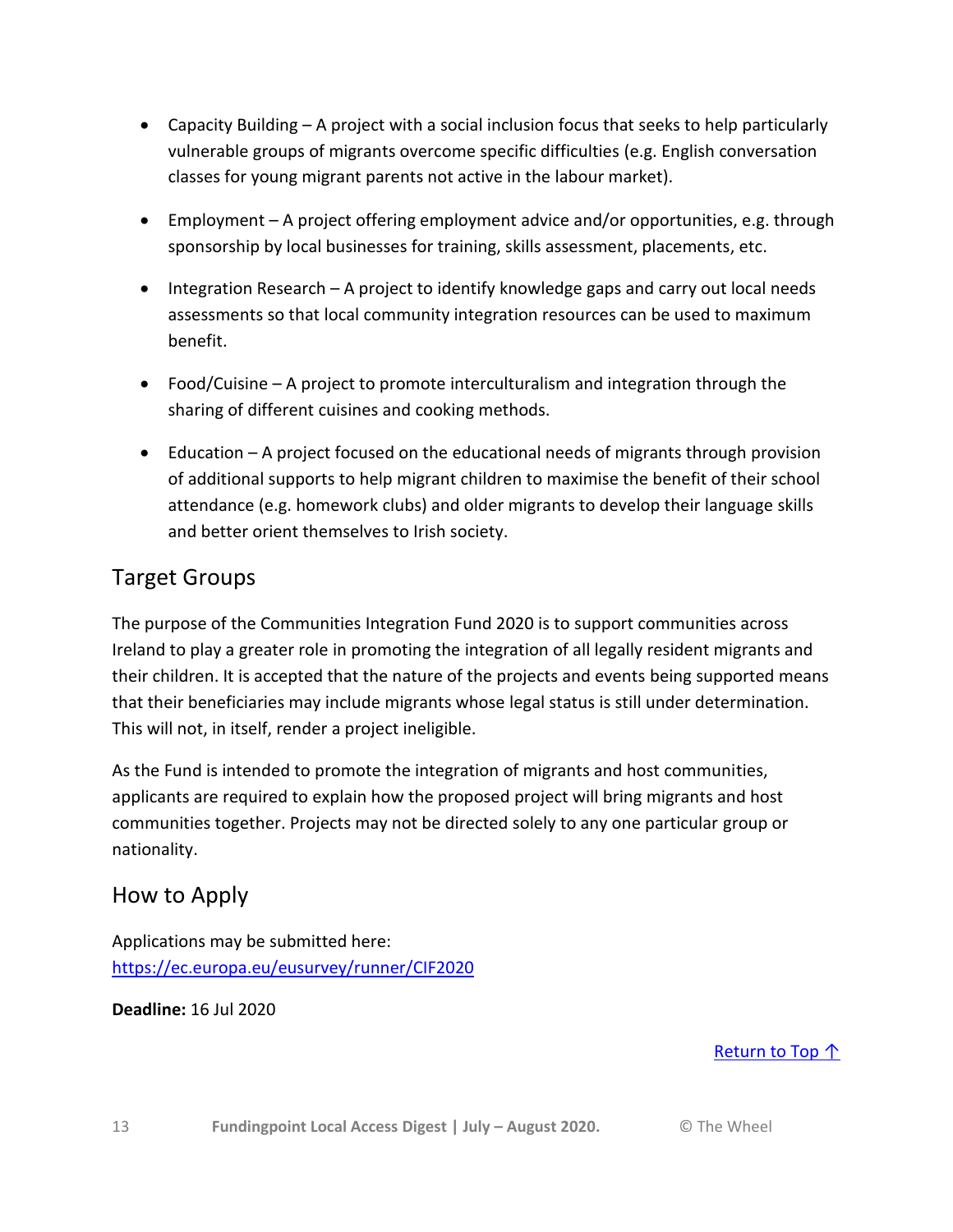## **DM Thomas Foundation for Young People Grants**

Previously known as the Hilton in the Community Foundation, the DM Thomas Foundation for Young People (DMTFYP) is able to reach directly into communities and offer help where it is needed, as a funder to smaller charities and organisations that may be otherwise overlooked. We run a number of campaigns which seek to support young people.

### Central Grants – structure and approval process

The Foundation has a rigorous grant process which aims to identify the most effective projects helping disadvantaged young people in the UK and Ireland.

Applications are received for quarterly deadlines from registered charities are first assessed by the Foundation office, with a shortlist of approximately 20 of the strongest and regionally representative applications put forward for consideration by our Grants Committee. The Grants Committee comprises independent members and members nominated by the Foundation's business partners and meets quarterly to discuss the applications. There is approximately £200,000 available to distribute each quarter.

### Eligibility

Applications working in the areas of education or health with one of our three chosen focus groups are selected or considered:

- Children and young people with disabilities
- Children and young people who are sick in hospital
- Children and young people who are life limited (requiring palliative care)

If favoured, grant applications for up to £5,000 can be approved by the Director, up to £10,000 can be approved by the Grants Committee, and applications for more than £10,000 are recommended to the Trustees for final approval. The Foundation is a small charity and generally will not make awards of over £30,000 (per year). Funding can be requested for up to 2 years for any particular project.

Reapplications are welcome, however unsuccessful applicants are asked not to reapply for at least 12 months from the date of their rejection letter. Successful applicants are asked to wait three years before reapplying.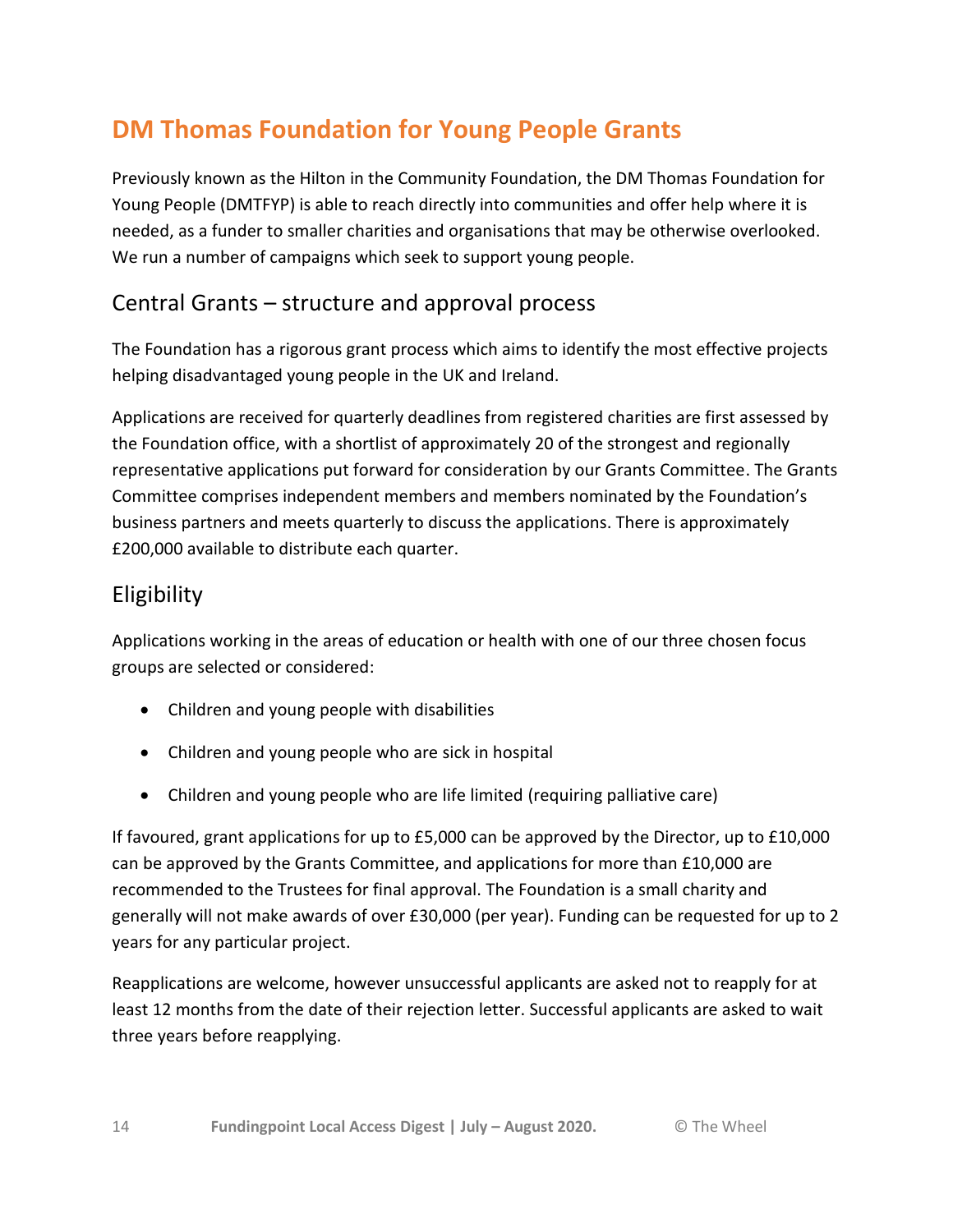The Foundation receives thousands of telephone and email enquiries and hundreds of completed applications each year, making the grant award process highly competitive. To help us to help you, please read our application guidelines and restrictions carefully. Unfortunately, with a limited grant fund we are unable to respond favourably to all requests, however worthy. We provide specific feedback on grant rejections where guidance and improvements can be made however due to the volume we are unable to provide specific feedback to first round rejections given the competitive nature of the process.

Sample Grants Made to Irish Organisations

- Irish Autism Action multiple grants
- Barretstown £40,000.
- Debra Ireland £10,000.

#### How to Apply

Visit the Foundation website now for application forms and full guidelines: <https://dmthomasfoundation.org/what-we-do/grants/dmtf-central-grants/>

**Deadline:** 22 July 2020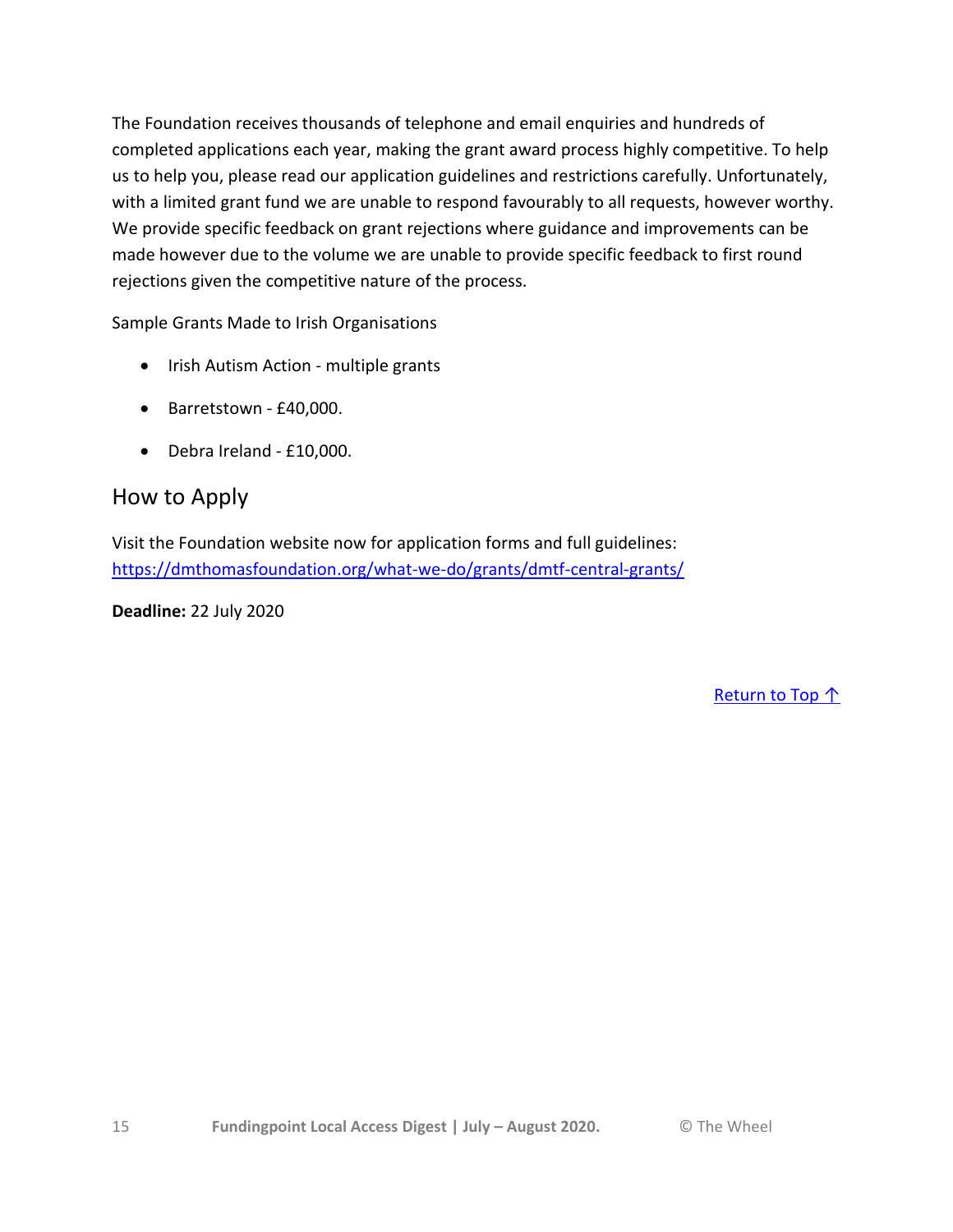## **The Arts Council - Festivals Investment Scheme**

The Council recognises the distinctive role arts festivals play in sustaining a vibrant and sustainable arts profile at a local level. Festivals provide opportunities for artists and audiences to experience new work and ways of making work. The scheme will be open to multidisciplinary festivals and single artform festivals.

There are three bands of funding available:

- 1. Band A: Up to €7,000
- 2. Band B: Between €7,001 and €20,000
- 3. Band C: Between €20,001 and €35,000

Selecting an appropriate band for your organisation

The banding structure of funding available matches the different developmental stages of festival practice. Band A for smaller festivals, new festival ideas, Band B for small to mid-scale festivals seeking to build capacity, Band C for festivals strategically driven with a commitment to artistic leadership.

#### **IMPORTANT**

Festival applicants that wish to apply to Band C must have been established for a minimum of five years and executed a minimum of five consecutive festival programmes.

Festival applicants that wish to apply to Band B must have been established for a minimum of two years and executed a minimum of two consecutive festival programmes.

The Festivals Investment Scheme is a non-recurring competitive scheme.

#### How to Apply

Visit the Arts Council website for further information and guidelines: <http://www.artscouncil.ie/Funds/Festivals-Investment-Scheme/>

**Deadline:** 23 July 2020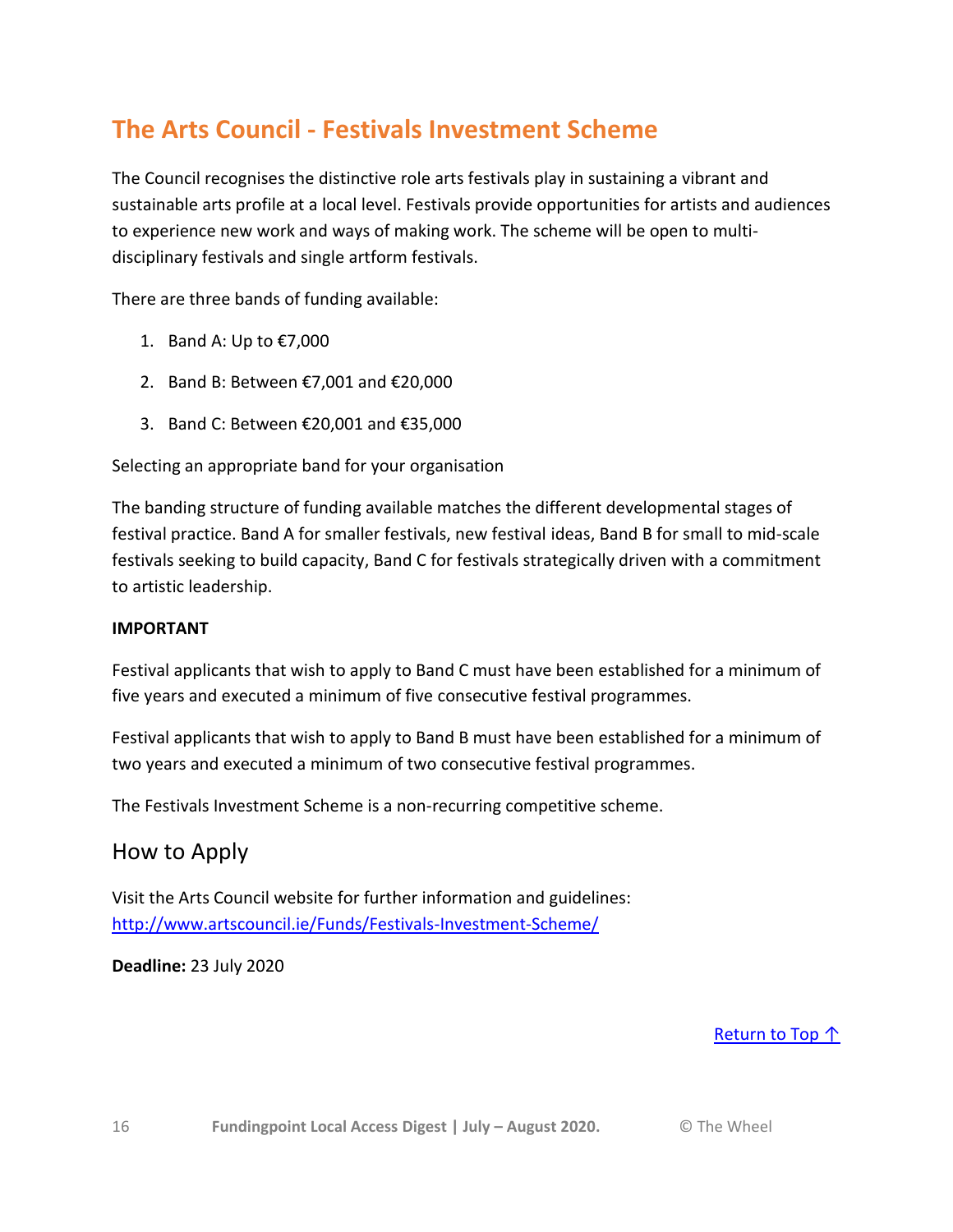## **Ecclesiastical - Movement for Good Awards**

Charitable giving has been at the heart of what we do for over 130 years. Now more than ever we are proud to be one of the largest corporate donors to charity in the UK and Ireland, contributing to thousands of good causes in this country and abroad.

This year through our Movement for Good awards, we're building on the widespread success of last year's initiative and giving a further £1million to charities.

Our £1m giving programme has two funding phases:

Phase 1 – 500 charities will each receive £1,000. (NOW CLOSED)

Phase 2 - 10 charities will each receive a £50,000 grant.

Our £50,000 awards are open to eligible charities registered in the UK and Republic of Ireland with an income of less than £5million, which support a cause that we know our communities care about: the advancement of education and skills; citizenship or community development; arts, culture or heritage.

It's never too soon to start preparing your application. To ensure you're in with a good chance of being shortlisted, be sure to read our application guide, containing useful information about the assessment criteria and how each application will be scored.

The £50,000 awards open on Monday 15 June 2020 and close on Friday 24 July 2020 – giving you plenty of time to create a great project submission.

For more information and to see if your charity is eligible to apply, please read our terms and conditions.

Remember – charities can be nominated for the £1,000 donations and apply for the £50,000 grants.

#### How to Apply

Full details available here: [www.ecclesiastical.com/movement-for-good/](http://www.ecclesiastical.com/movement-for-good/)

**Deadline:** 24 July 2020

#### [Return to Top ↑](#page-1-0)

17 **Fundingpoint Local Access Digest | July – August 2020.** © The Wheel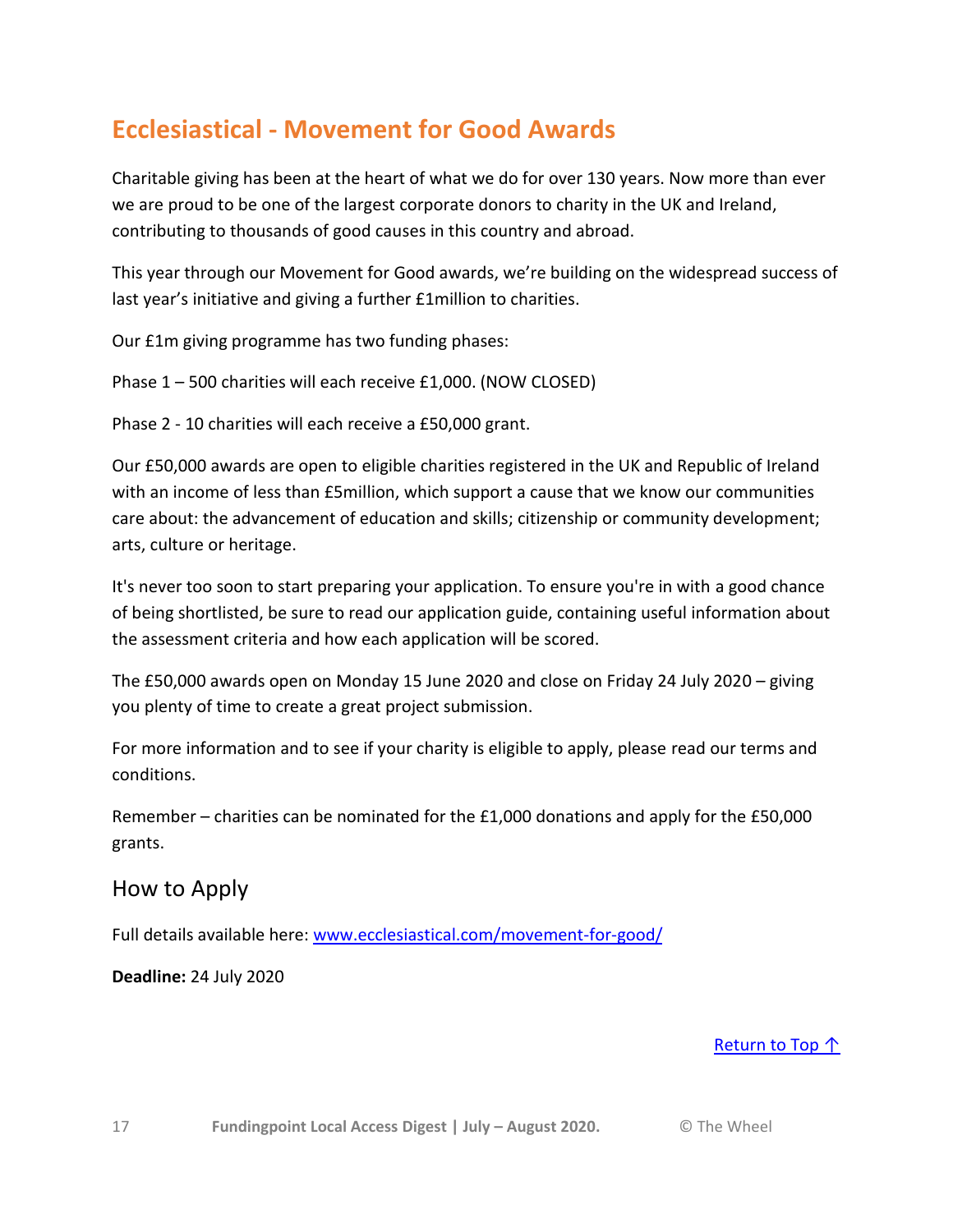## **Creative Europe Programme**

Creative Europe is the European Commission's framework programme for support to the culture and audiovisual sectors. Following on from the previous Culture Programme and MEDIA programme, Creative Europe, with a budget of €1.46 billion (9% higher than its predecessors), will support Europe's cultural and creative sectors.

The Creative Europe programme is open to cultural and creative organisations from EU Member States, as well as non-EU countries. Subject to certain conditions EEA (European Economic Area), candidate/potential candidate and ENP (European Neighbourhood Policy) countries can also participate in the programme on an equal footing with Member States. Click here for a full list or eligible countries.

CREATIVE EUROPE'S STATED AIMS ARE TO:

- Help the cultural and creative sectors seize the opportunities of the digital age and globalisation;
- Enable the sectors to reach their economic potential, contributing to sustainable growth, jobs, and social cohesion;
- Give Europe's culture and media sectors access to new international opportunities, markets, and audiences.

THIS WILL, SPECIFICALLY, INVOLVE PROVIDING FUNDING FOR:

- 2,500 artists and cultural professionals, 2,000 cinemas, 800 films, 4,500 book translations
- A financial guarantee facility of up to €750 million for small businesses active in the sector will also be established in 2016.
- Creative Europe is divided into two sub-programmes, Culture and MEDIA, and is supported by a cross-sectoral strand.

### **CULTURE**

Culture sector initiatives, such as those promoting cross-border cooperation, platforms, networking, and literary translation.

#### MEDIA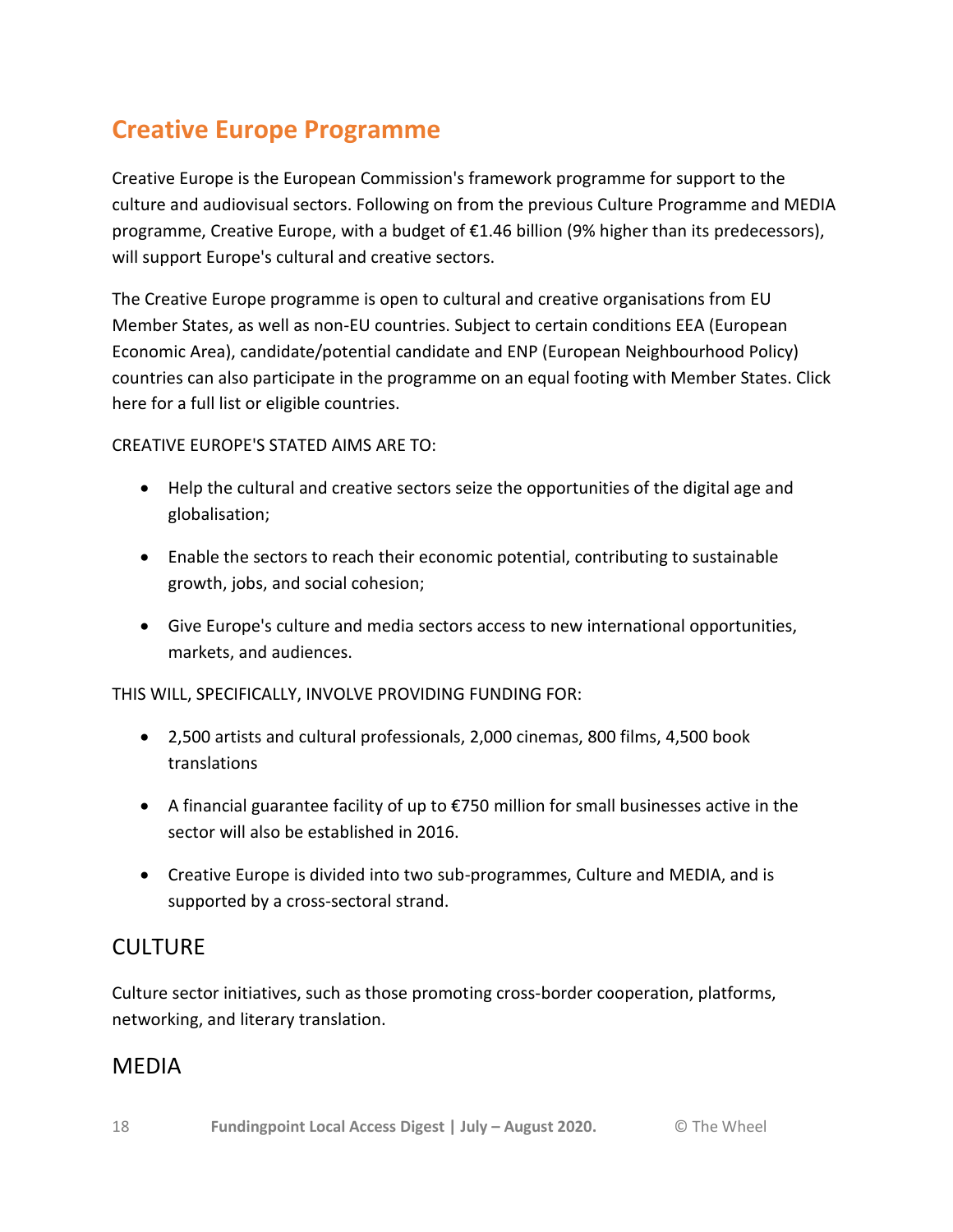Audiovisual sector initiatives, such as those promoting the development, distribution, or access to audiovisual works.

### CROSS-SECTOR

A cross-sectoral strand, including a Guarantee Facility and transnational policy cooperation.

### Eligibility

The Creative Europe programme is open to cultural and creative organisations from EU Member States, as well as non-EU countries. Subject to certain conditions EEA (European Economic Area), candidate/potential candidate and ENP (European Neighbourhood Policy) countries can also participate in the programme on an equal footing with Member States.

More information on eligible countries can be found in the table on non-EU countries, as well as in the guidelines of each specific call for proposals.

### How to Apply

Calls listed here: [https://ec.europa.eu/programmes/creative-europe/calls\\_en](https://ec.europa.eu/programmes/creative-europe/calls_en)

**Deadline:** 31 July 2020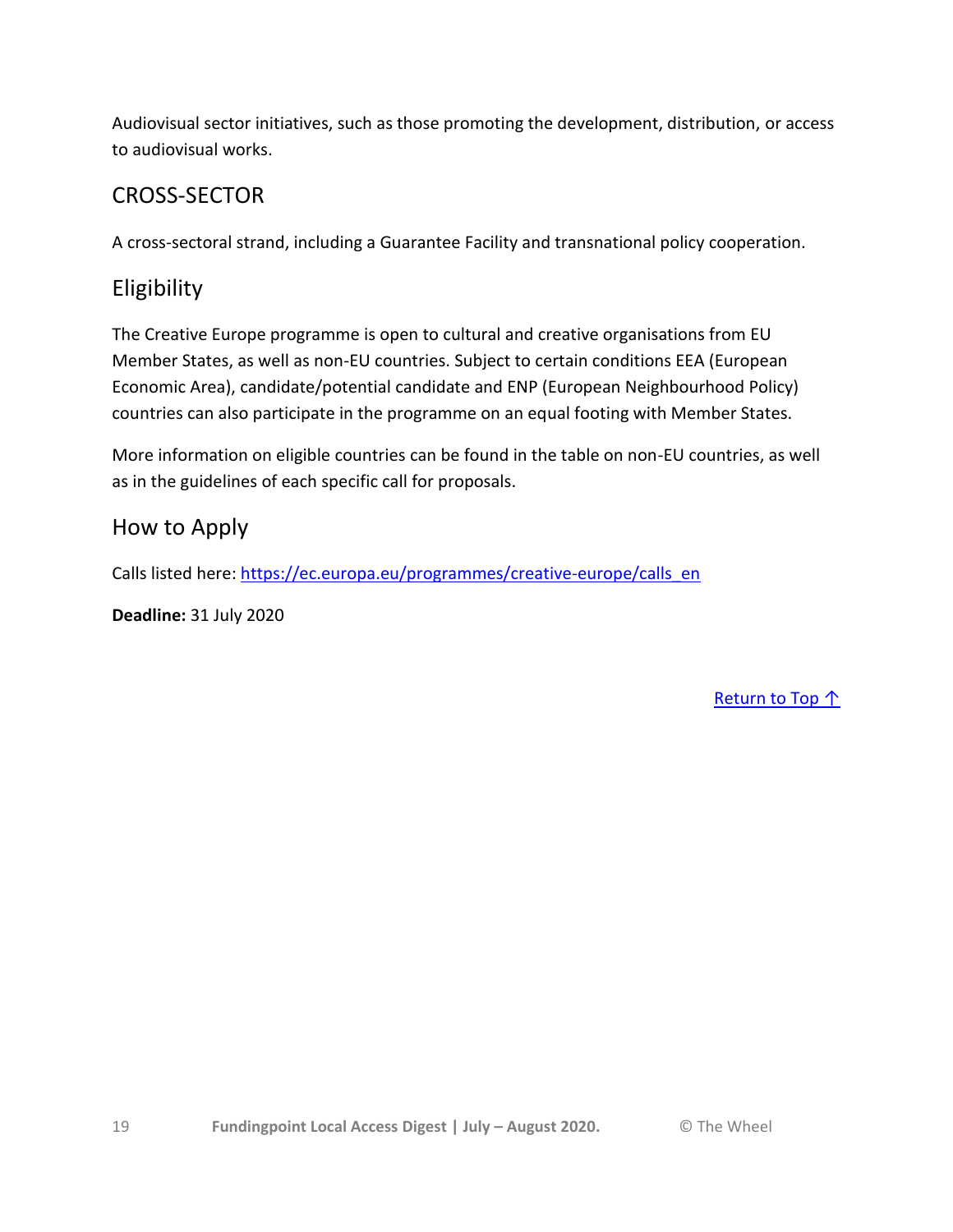## **Energy for Generations Fund**

As a leading Irish organisation with deep roots in the community dating back to 1927, we are committed to playing a role in addressing some of the key social issues facing Ireland today.

Corporate Responsibility (CR) is at the heart of this vision. Through our Energy for Generations Fund, we have three main pillars of focus:

- Suicide
- **•** Homelessness
- Education Access and Support.

## Criteria

ESB's Energy for Generations Fund sees €1m per year disbursed through a quarterly fund to charities working in the areas of suicide prevention, homelessness and education access and support.

ESB has been supporting initiatives in the areas of suicide prevention and homelessness since 2005. The Energy for Generations Fund introduced a new focus on education in 2014, which recognises the need for educational supports at all levels to ensure that Ireland has the skills it needs to compete effectively.

Our aim with the Energy for Generations Fund is to maximise the impact of our investment by taking a more strategic approach to effect change. Funding is only part of the jigsaw – we also want to leverage the skills and knowledge we have within the company to bring about more sustainable and positive outcomes.

### Eligibility

Charities working in the areas of suicide prevention, homelessness and education access and support can apply to the Fund for project specific funding.

Every quarter ESB allocates an amount from the Fund for disbursement. The amount may vary because of the volume of applications received or seasonal considerations - wintertime and Christmas may require more funding than summer.

Applications submitted during each quarter are appraised at the end of the quarter and funding allocated accordingly.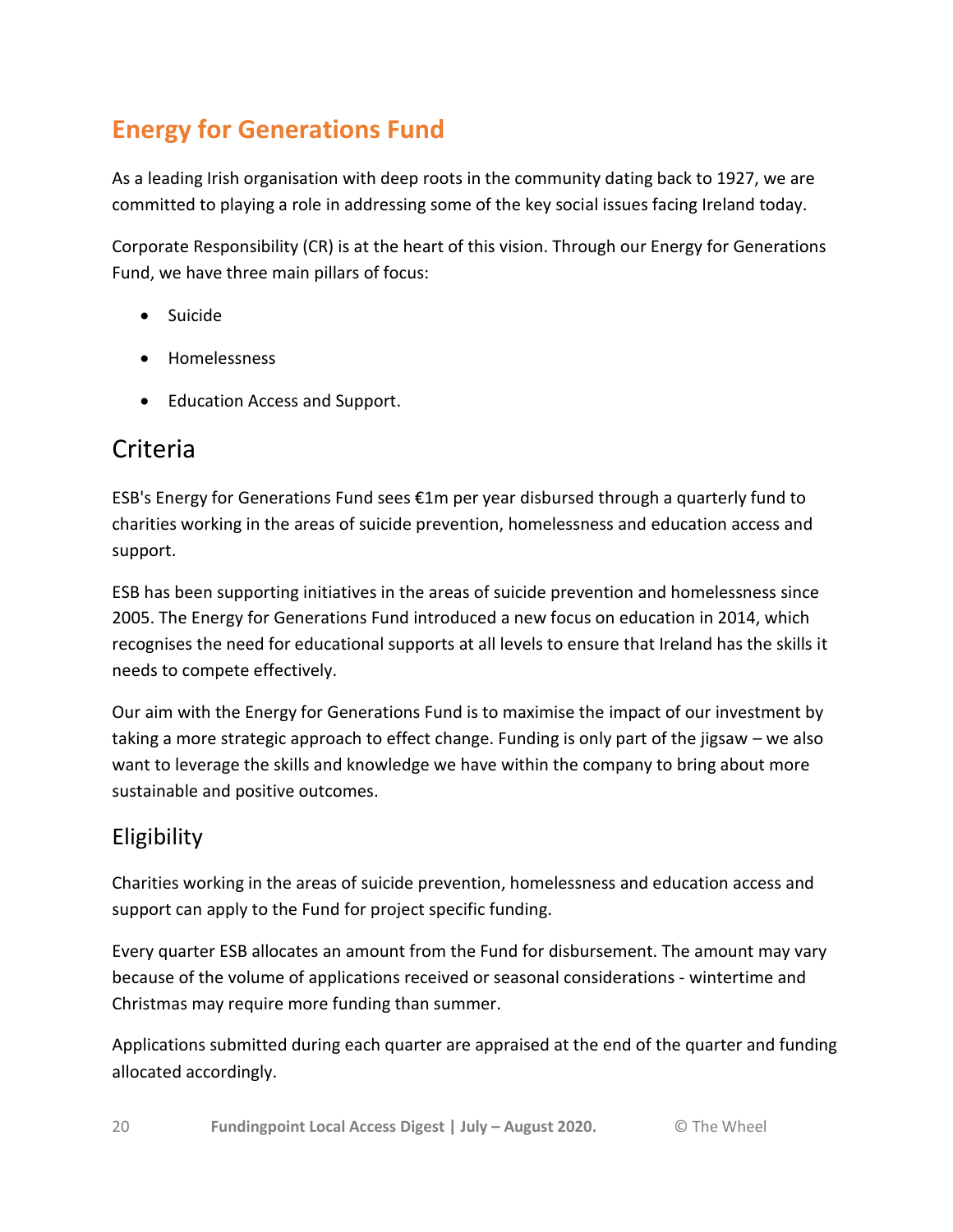The guideline application amount is c. €10,000. This is neither a minimum nor a maximum, rather an indication of the scale of the resources available. Average funding awards in recent years have been c. €6-7,000

How to Apply

Visit the ESB website for full application details: [https://www.esb.ie/acting-responsibly/community-stem-and-the-arts/esb-corporate](https://www.esb.ie/acting-responsibly/community-stem-and-the-arts/esb-corporate-responsibility)[responsibility](https://www.esb.ie/acting-responsibly/community-stem-and-the-arts/esb-corporate-responsibility)

**Deadline:** 4 August 2020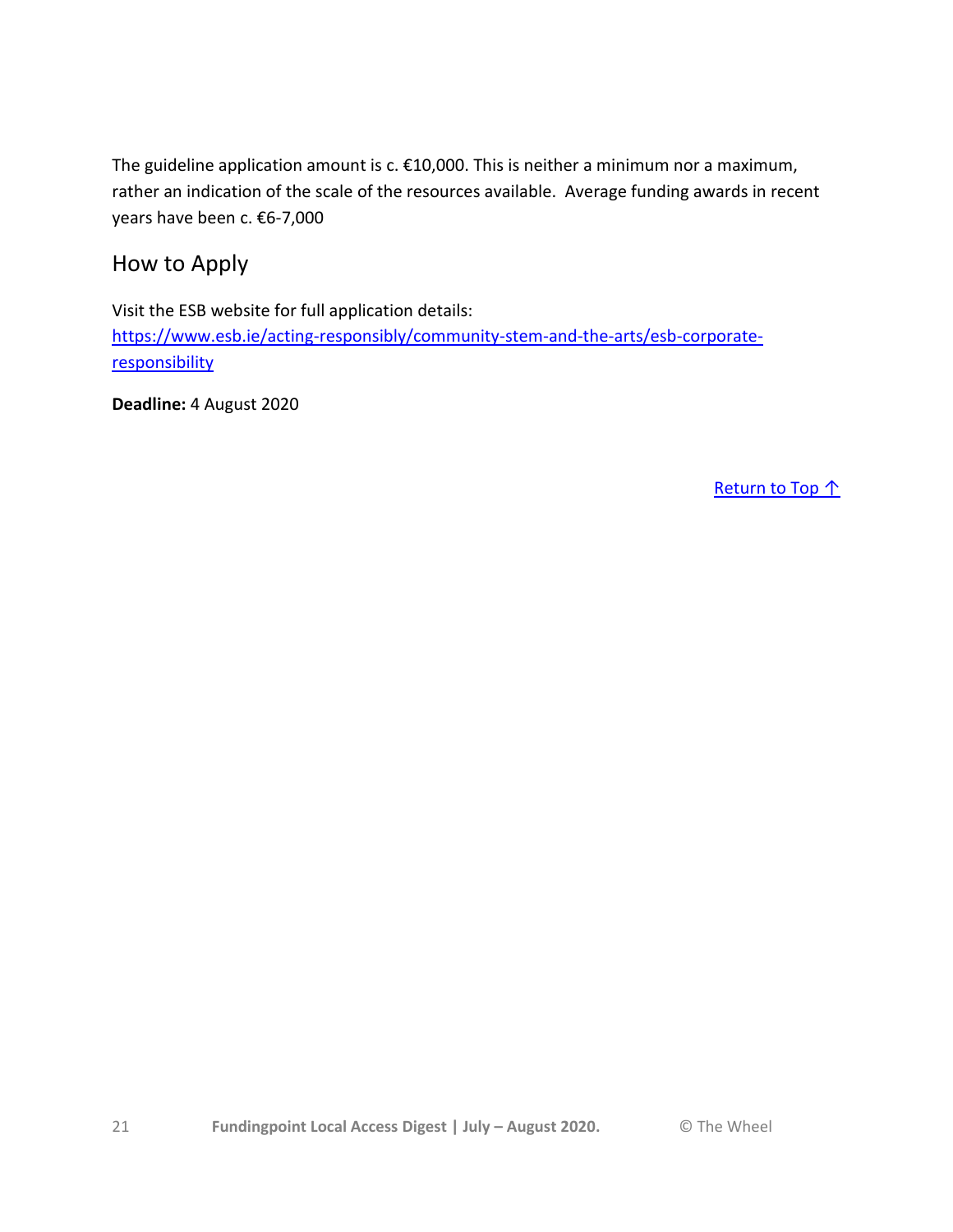## **EU 3rd Health Programme**

The Health Programme is a funding instrument to support cooperation among EU countries and underpin and develop EU health activities. The following call for proposals focuses on the dissemination of a successful "Housing First" model.

With a budget of €449.4 million and throughout 23 priority areas, the Health Programme serves four specific objectives:

- Promote health, prevent disease and foster healthy lifestyles through 'health in all policies',
- Protect EU citizens from serious cross-border health threats
- Contribute to innovative, efficient and sustainable health systems
- Facilitate access to high quality, safe healthcare for EU citizens.

This deadline will fund actions to support the implementation of best practices in the area of mental health and specifically the widespread adoption of a successful model "Housing First" model developed in Portugal.

### Fighting Depression Call Detail

This deadline will fund actions to support the implementation of best practices in the area of mental health and specifically the widespread adoption of "iFightDepression", an initiative by the European Alliance Against Depression to provide information, tailored resources and recommendations to community professionals and healthcare professionals

The Commission has undertaken and supported many actions on mental health over the past fifteen years. It wishes to support the Member States in building on the expertise gathered and ensure that decision makers have access to the most up to date knowledge on best practices to better support national health systems and EU citizens. Supporting the awareness, commitment and roll-out of initiatives that have been shown to work is an essential way of creating and delivering value to the citizens.

This call aims to spread an example of best practice called iFightDepression: A 4-level intervention programme aiming at improving care for patients suffering from depression and preventing suicidal behavior.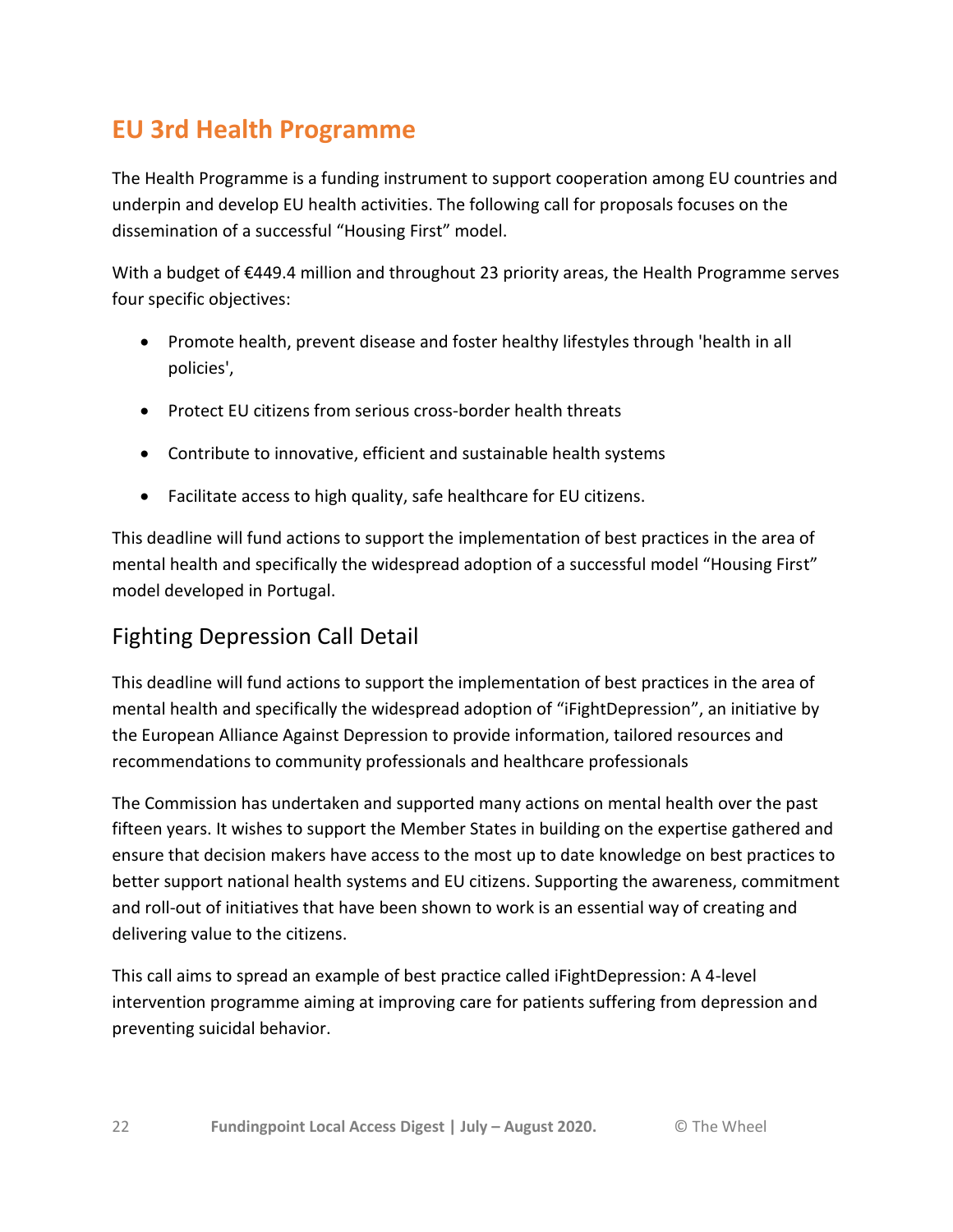It comprises several simultaneous intervention activities, which have been proven to work together well, including cooperation with primary and mental health care, focusing on training general practitioners; public awareness campaigns; cooperation with community facilitators and stakeholders; support for people at high risk, and their relatives. It focuses on action programs, campaigns, e-mental health, mental health in all policies, policy work, research, service delivery approaches, tools/instruments, and training. Originating in Germany, the practice has been implemented since 2004 in several countries. Various aspects have been evaluated since, indicating the programme's effectiveness in reducing suicides and improving the care of people suffering from depression.

This call for proposals shall involve entities, namely NGOs, that are responsible for development, stewardship and implementation of (mental) health practices on the ground, in direct contact with the citizens, also with regard to prevention. They can and should also involve national and regional health authorities when relevant.

#### **Actions should:**

- assess the preparedness of local, regional, national entities and health services in the participating countries for introducing the above mental health best practice;
- increase the awareness of the importance of mental health among policy-makers and health professionals;
- develop, translate and provide high quality implementation tools for implementing above best practice;
- train trainers and professionals in the core components of the best practice (adapted to the national context);
- implement local, regional or national activities for contextualized practice transfer;
- monitor the implementation process and assess the outcome of the implementation;design measures to assess and increase the sustainability of the practice after the implementation phase;
- develop opportunities and supportive networks for capacity building between the participating countries and the EU.
- promote the implementation to other EU Member States that are not participating in the project.

#### Available budget for this topic: 2.000.000 EUR for 1 or more projects.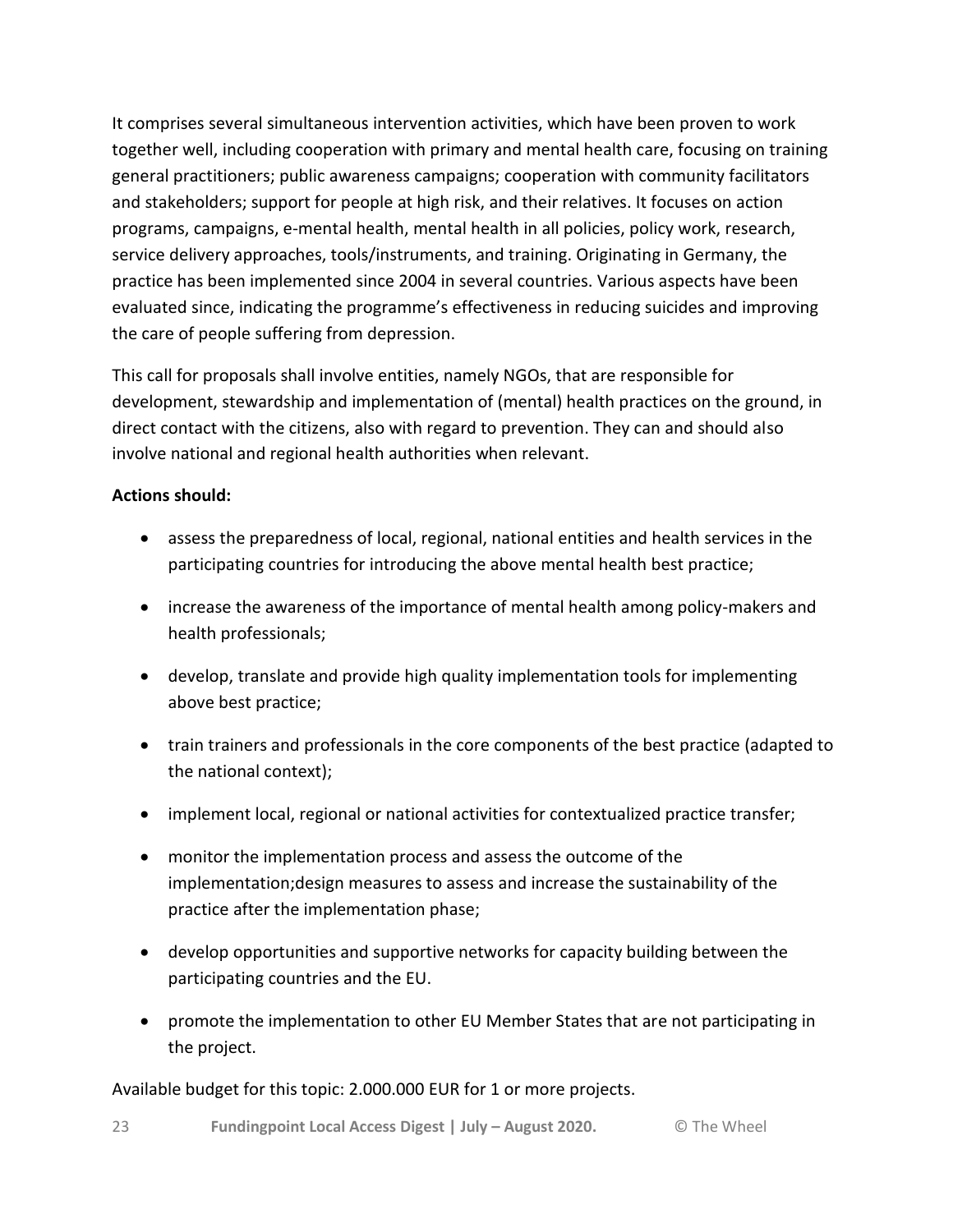The grant agreement(s) will be awarded to those ranked highest, up to an available budget of 2.000.000 EUR (EU-Contribution).

Full details are available on the EU's Funding and Tender Opportunities Portal.

### Housing First Call Detail

The Commission has undertaken and supported many actions on mental health over the past fifteen years. It wishes to support the Member States in building on the expertise gathered and ensure that decision makers have access to the most up to date knowledge on best practices to better support national health systems and EU citizens. Supporting the awareness, commitment and roll-out of initiatives that have been shown to work is an essential way of creating and delivering value to the citizens.

This call aims to spread an example of best practice, specifically a successful model "Housing First" model developed in Portugal.

This model provides integrated housing in the community for long-term homeless people with severe mental illness, in some cases combined with substance abuse. It has a service delivery approach and fosters social inclusion and citizenship. Activities of Housing First include intensive and direct support to the person in the household and the integration in local services in all areas, such as health, mental health, social welfare, and judicial services. The intervention has achieved housing retention rates of up to 90%.

This call for proposals shall involve entities, namely NGOs, that are responsible for development, stewardship and implementation of (mental) health practices on the ground, in direct contact with the citizens, also with regard to prevention. They can and should also involve national and regional health authorities when relevant.

Actions should:

- assess the preparedness of local, regional, national entities and health services in the participating countries for introducing the above mental health best practice;
- increase the awareness of the importance of mental health among policy-makers and health professionals;
- develop, translate and provide high quality implementation tools for implementing above best practice;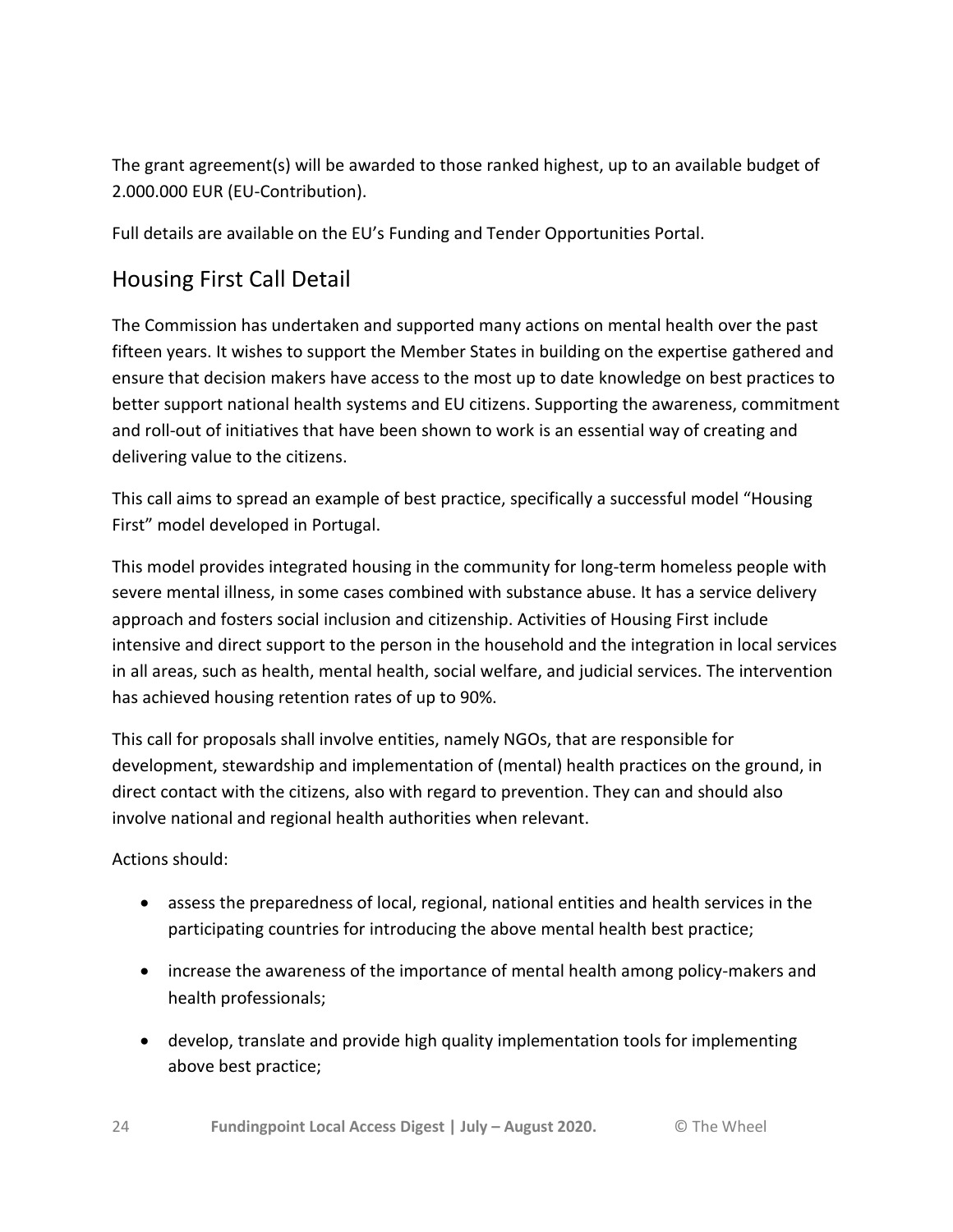- train trainers and professionals in the core components of the best practice (adapted to the national context);
- implement local, regional or national activities for contextualized practice transfer;
- monitor the implementation process and assess the outcome of the implementation;design measures to assess and increase the sustainability of the practice after the implementation phase;
- develop opportunities and supportive networks for capacity building between the participating countries and the EU.
- promote the implementation to other EU Member States that are not participating in the project.

Available budget for this topic: 1.000.000 EUR for 1 or more projects.

The grant agreement(s) will be awarded to those ranked highest, up to an available budget of 1.000.000 EUR (EU-Contribution).

#### How to Apply

Learn about here[: https://ec.europa.eu/health/funding/programme\\_en](https://ec.europa.eu/health/funding/programme_en)

#### **Deadlines:**

- Deadline for Fighting Depression call @ 5pm (Brussels time): 6 Aug 2020
- Deadline for Housing call @ 5pm (Brussels time): 6 Aug 2020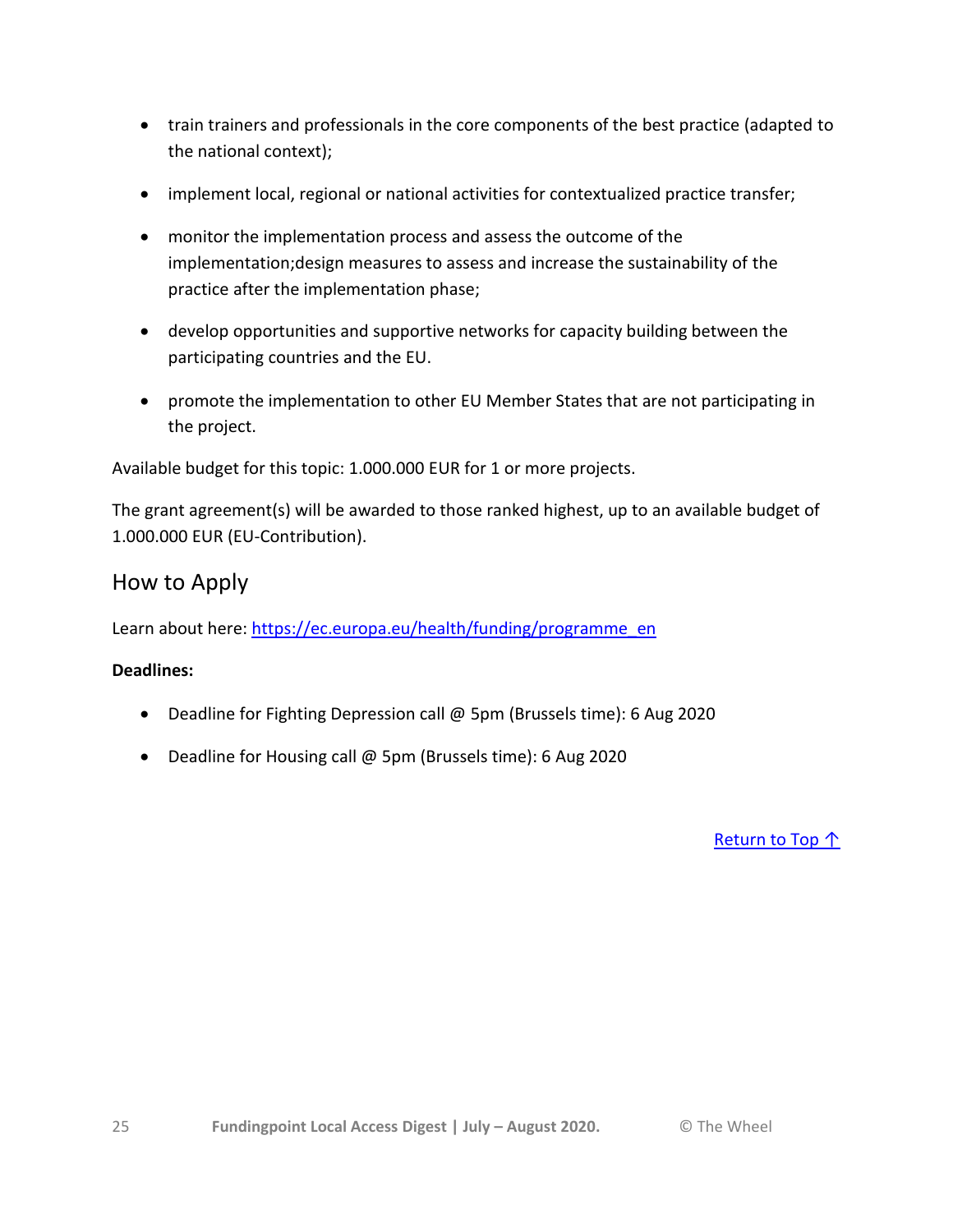## **Horizon 2020**

Horizon 2020 is the EU's research and innovation programme. It focuses on three main priorities:

- 1. Excellent Science
- 2. Competitive Industry
- 3. Better Society/Societal Challenges.

This page will focus on Excellent Science and Better Society as they have the most potential for civil society organisations. However, you can visit the Irish or EU Horizon 2020 for more details on all funding opportunities.

For a full overview of the H2020, we recommend completing the free, online workshop created by Dr. Séan McCarthy of Hyperion Ltd for The Wheel, Horizon 2020: Opportunities for Voluntary Organisations.

#### **Eligibility**

Eligibility criteria vary according to the type of project.

Check the H2020 online manual for more information on the criteria for the funding you are interested in.

#### **Types of Projects**

By coupling research and innovation, Horizon 2020 is helping to achieve this with its emphasis on excellent science, industrial leadership and tackling societal challenges. The goal is to ensure Europe produces world-class science, removes barriers to innovation and makes it easier for the public and private sectors to work together in delivering innovation.

### Specific Call Info (Fighting Crime and Terrorism):

Horizon 2020 is funding projects that focus on the human factors, and social, societal, and organisational aspects to solving issues in fighting against crime and terrorism. This call is focused on new methods to prevent, investigate, and mitigate trafficking of human beings and child sexual exploitation, and the protection of victims.

#### **Programme Overview**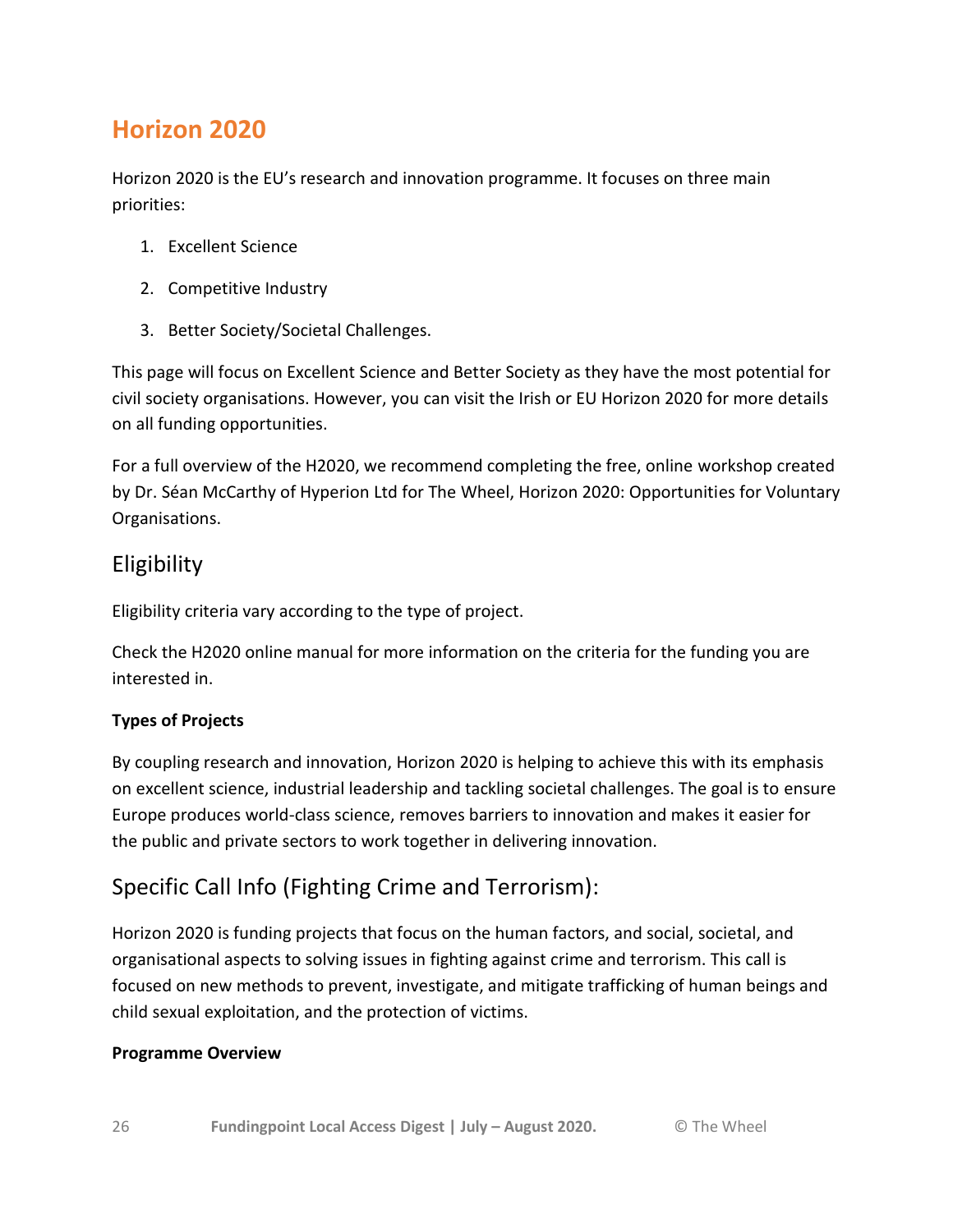Globalisation and technological developments facilitate trafficking in human beings and child sexual exploitation. A variety of preventive measures, as well as measures to ensure adequate victim protection and assistance are needed, that build upon advances in social sciences and humanities.

Proposals should be well balanced. This means they should ensure that the research focuses on prevention, investigation and/or assistance related to all victims of trafficking and not only addressing child trafficking. In the same way, the proposals should cover any area concerning prevention, investigation and/or assistance to victims of child sexual exploitation, not only the assistance to victims of child sexual exploitation resulting from trafficking.

With respect to the trafficking of human beings, research should bear on:

- preventing the phenomenon and to reduce the demand for all forms of exploitation in the trafficking chain and its legal and illegal sectors. The analysis of possible involvement of organised crime groups implicated in trafficking of human beings in other crimes as well (e.g., financial crimes) is recommended;
- new approaches to investigate cases involving the trafficking of human beings;
- new approaches to mitigate the impact on victims in the short and long term.

Regarding child sexual exploitation:

- how to address new threats, such as live streaming of child abuse and coercion and extortion of victims that have escalated in the last years;
- how to provide law enforcement with effective means to detect, investigate and bring down the many peer-to-peer networks and the growing number of forums on the darknet that facilitate the exchange of child sexual exploitation material and support offenders;
- how to help victims of abuse during criminal investigations and court procedures;
- how to help the victims in the long term, to help them deal with the effects;
- how to reduce risks of (re-)offending by better understanding the behaviour of abusers and potential abusers.

Projects require European partnership comprising at least three legal entities. Each of the three must be established in a different EU Member State or Horizon 2020 associated country. All three legal entities must be independent of each other.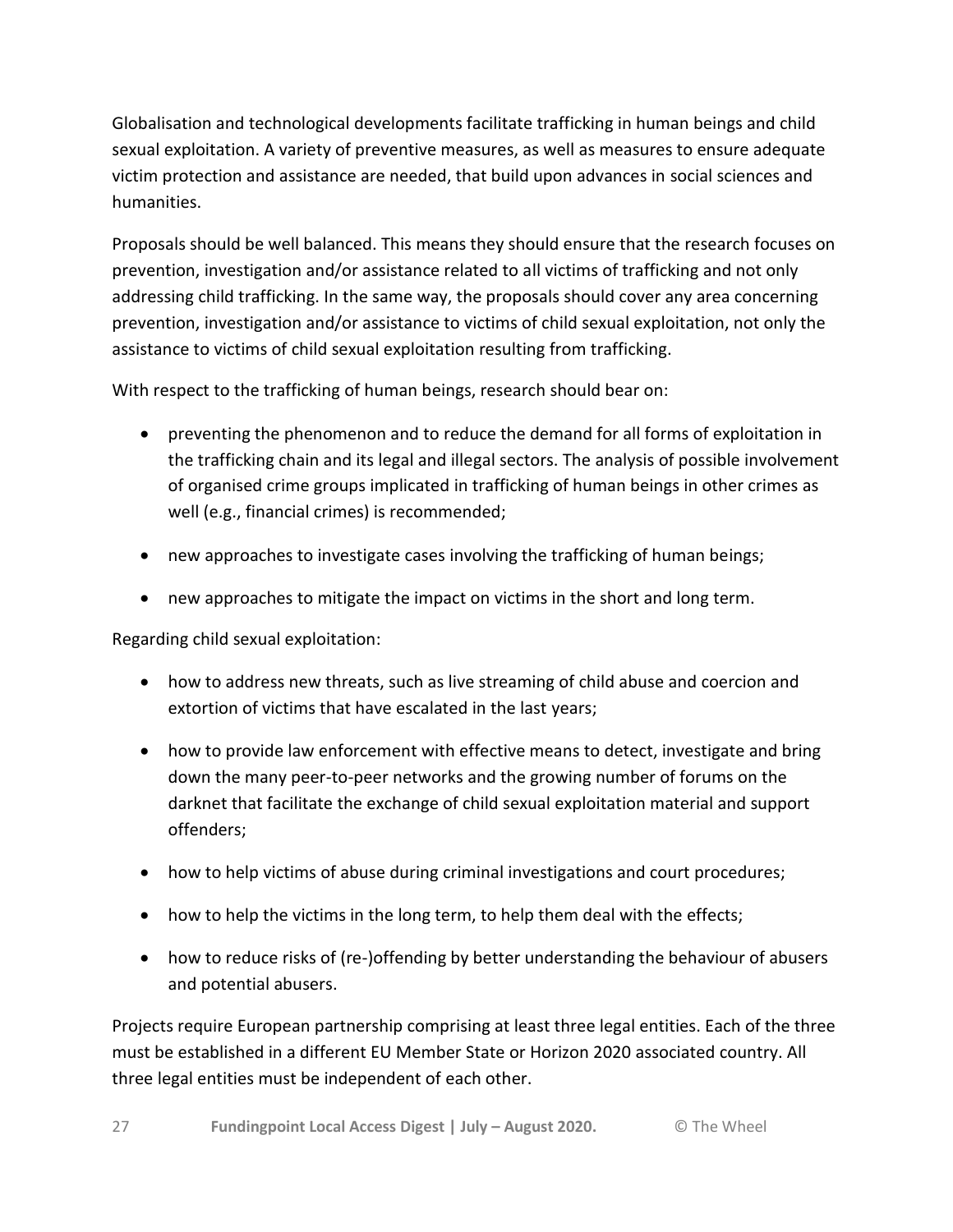The overall budget for this funding is €10,000,000.

#### How to Apply

More information is available on the [European Commission Funding and Tenders Portal.](https://ec.europa.eu/info/funding-tenders/opportunities/portal/screen/opportunities/topic-details/su-fct01-2018-2019-2020;freeTextSearchKeyword=;typeCodes=1;statusCodes=-,31094502;programCode=H2020;programDivisionCode=31047824,31047825,31047826,31047830,31047836,31047894,31047916,31047956,31047972,31047995,31048010,31048019,31048026;focusAreaCode=null;crossCuttingPriorityCode=null;callCode=Default;sortQuery=submissionStatus;orderBy=asc;onlyTenders=false;topicListKey=topicSearchTablePageState)

**Deadline for fighting crime and terrorism (human factor):** 27 Aug 2020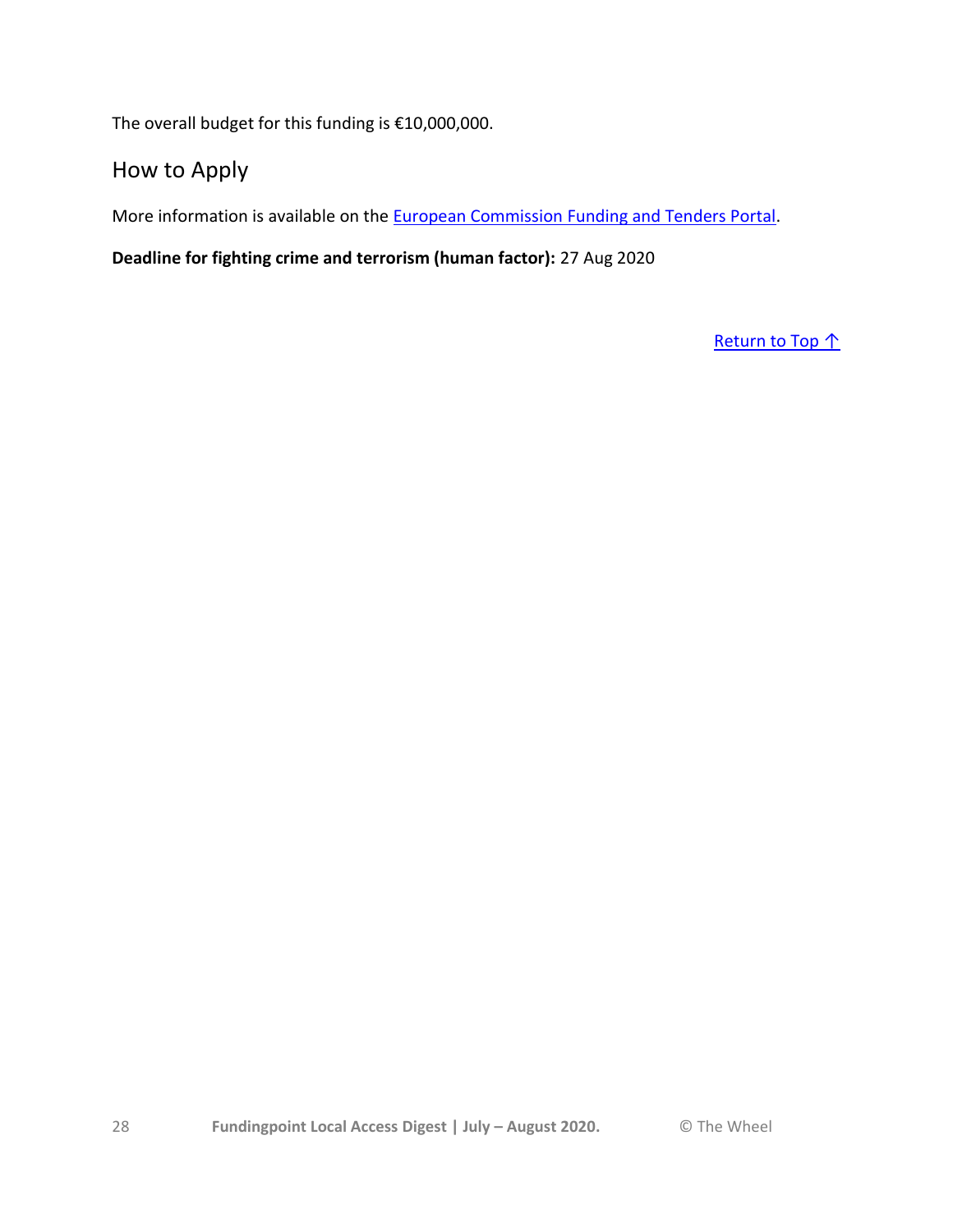## **CLÁR-Funding for Small-Scale Rural Projects**

CLÁR (Ceantair Laga Árd-Riachtanais) is a targeted investment programme for rural areas that aims to provide funding for small infrastructural projects in areas that experience disadvantage. The aim of CLÁR is to support the sustainable development of identified CLÁR areas with the aim of attracting people to live and work there. The funding works in conjunction with local/Agency and other Departmental funding programmes and on the basis of locally identified priorities.

CLÁR aims to support sustainable development in identified areas by attracting people to live and work there. The funding works in conjunction with local funding and on the basis of locally identified priorities.

#### **The scheme is funded by the Department of Rural and Community Development. It is delivered by local authorities in consultation with groups in local communities.**

There is an allocation of €5 million in total for 2020.

The measures being funded under the 2020 CLÁR programme are:

### Measure 1: Schools/Community Safety measures (expanded in 2020)

CLÁR 2020 will consider support for interventions that make the school/community facility environs healthier and safer for the children attending the schools, and for children and adults using the community facilities. This measure has been broadened to allow additional investments to adapt areas around schools and community facilities to help meet new public health requirements arising from COVID-19.

Eligible Applicants: Schools, Community Groups, Local Development Companies, Local Authorities.

### Measure 2: Community Recreation Areas (new in 2020)

In the context of the impact of COVID-19 on communities, CLÁR 2020 will consider support for the enhancement of existing and/or the development of new accessible Community Recreation Areas where people can socialise outdoors in safe community spaces.

Eligible Applicants: Community Groups, Local Development Companies, Local Authorities.

### Measure 3: Community Wellbeing Supports, comprising: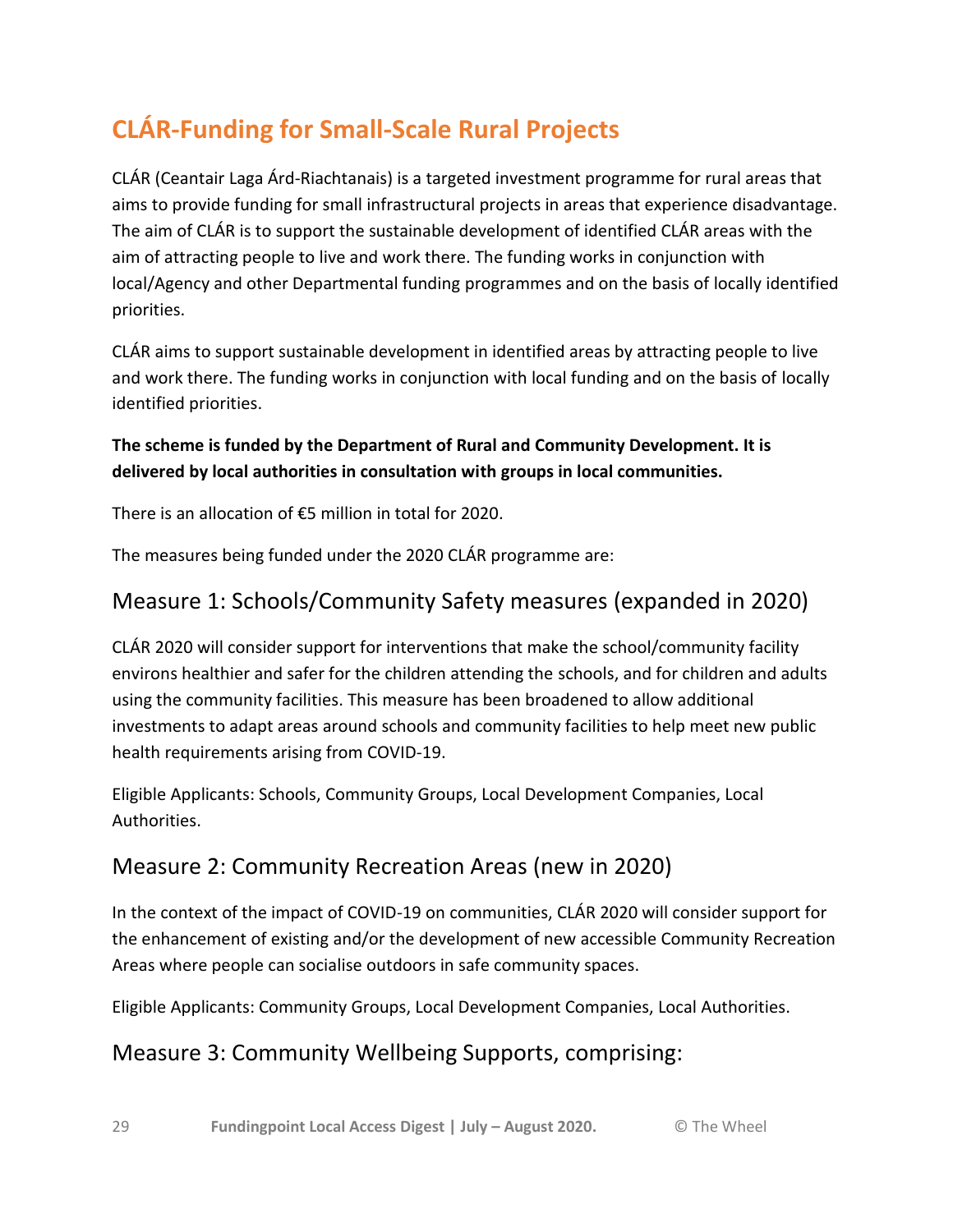#### (a) Meals on Wheels and linked services (new in 2020)

Recognising the critical role of community groups in responding to COVID-19, and in particular the response of those groups providing meals on wheels and other linked services, CLÁR 2020 sees the introduction of funding for community groups providing meals on wheels services. This will fund community organisations that provide meals on wheels and other linked community services for:  $\mathbb B$  the adaptation of existing vehicles and 2  $\mathbb B$  the purchase of kitchen and/or delivery equipment required in the provision of the Meals on Wheels service.

Eligibility: This measure will be operated directly by the Department of Rural and Community Development and is open to established organisations and groups that operate partly or entirely on a voluntary basis and are involved in the provision of meals on wheels with linked services that require support in order to deliver this service.

#### (b)Mobility and Cancer Care Transport

Recognising the critical role that volunteer organisations play in the provision of vital services to vulnerable sectors of the community; and the level of interest in this particular funding stream, CLÁR 2020 once again sees the allocation of funding for Mobility and Cancer Care Transport support. This measure will be operated directly by the Department of Rural and Community Development and is open to established organisations/groups that operate entirely on a voluntary basis and provide:  $2 \mathbb{Z}$  transport to/from day care/other medical/therapy/respite services for those with significant mobility issues including requiring specialised wheelchair accessible vehicles or **a** transport to/from designated cancer treatment hospitals/centres under the National Cancer Care Programme.

Eligibility: The measure is open to established, voluntary organisations/groups that operate on a voluntary basis, and are involved in the provision of transport services, free of charge, to persons requiring wheelchair accessible vehicles to access day care/other medical/therapy/respite services and/or those requiring transport to/from hospitals for treatments under the National Cancer Care Programme.

#### How to Apply

Full guidelines and application details are available here: <https://www.gov.ie/en/policy-information/91ba52-clar/>

#### **Deadline:** 28 August 2020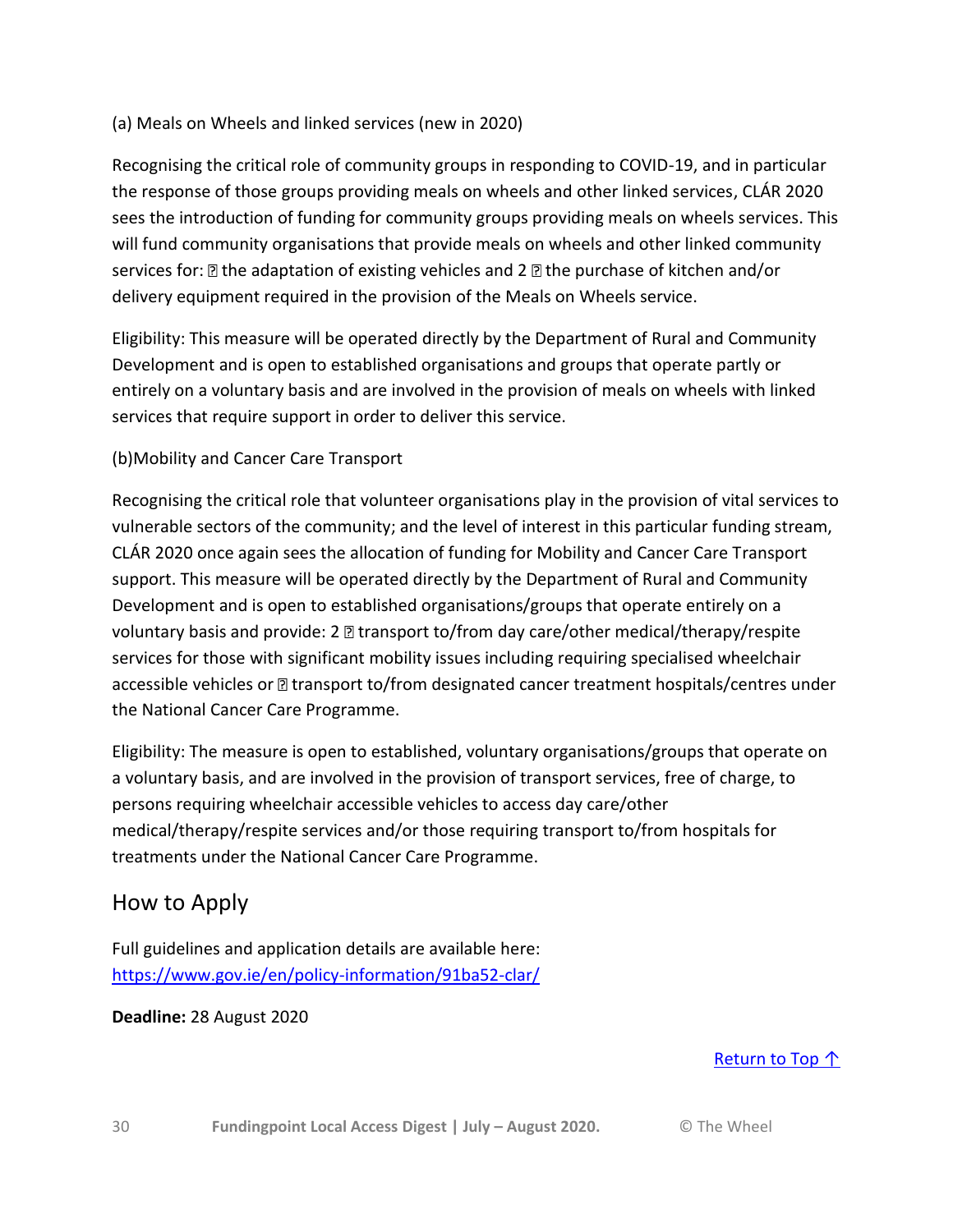## **Save Our Seas Foundation Grants**

The Save Our Seas Foundation is committed to protecting our oceans by funding research, education, awareness and conservation projects focusing on the major threats to the marine environment.

The Save Our Seas Foundation (SOSF) offers a series of grants dedicated to research, conservation and education projects worldwide. Projects should integrate at least two of these components and focus on charismatic marine megafauna, particularly sharks, rays and skates.

Depending on the grant category you are applying for, the application process, deadlines and conditions are different. Please read the funding guidelines carefully.

#### Grant Types

#### **Keystone Grant**

10,000–100,000 USD Type: Research, Conservation and Education

**Small Grant** Up to 10,000 USD Type: Research, Conservation and Education

#### How to Apply

Access current grant deadlines and information here: <http://saveourseas.com/funding-applications/>

**Deadline:** 31 August 2020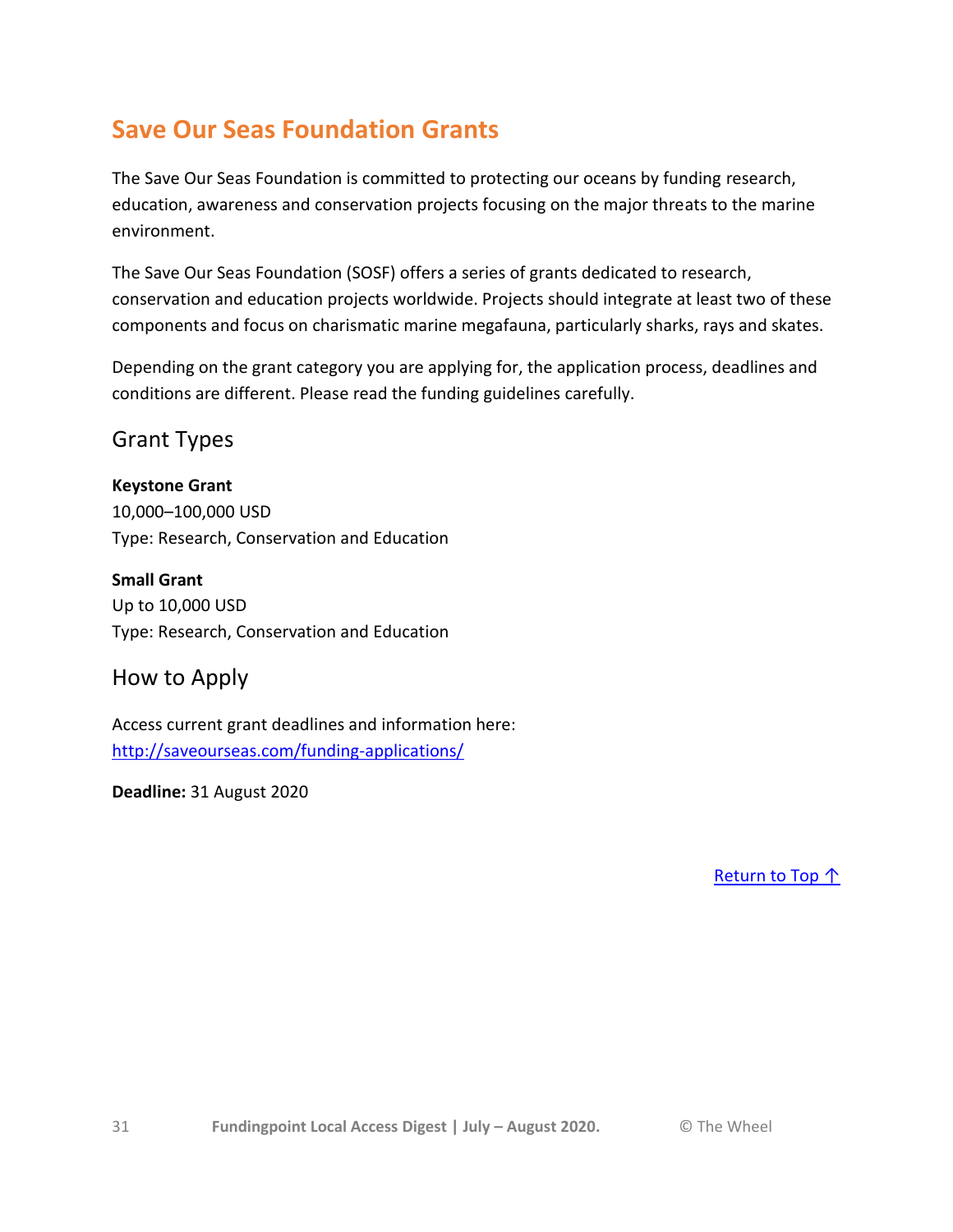## **Europe for Citizens: 2014 - 2020**

Europe for Citizens helps promote understanding between the Union and its citizens, deepening awareness of what it means to be European and developing a sense of European identity. Addressing current challenges for Europe (Brexit, Euroscepticism, migration, etc.) are part of the current priorities.

The general objectives of the Europe for Citizens Programme 2014-2020 are:

 to contribute to citizens' understanding of the Union, its history and diversity; to foster European citizenship and to improve conditions for civic and democratic participation at Union level.

Specific objectives shall be pursued on a transnational level or with a European dimension:

- to raise awareness of remembrance, the common history and values of the Union and the Union's aim, namely to promote peace, the values of the Union and the well-being of its peoples by stimulating debate, reflection and the development of networks;
- to encourage democratic and civic participation of citizens at Union level, by developing citizens' understanding of the Union policymaking process and promoting opportunities for societal and intercultural engagement and volunteering at Union level.

### Eligibility

- The applicants and involved organisations must be either public bodies or non-profit organisations with legal personality;
- They must be established in a participating country, i.e. in a Member state or in a country having signed an agreement with the Commission on its participation in the Europe for Citizens Programme; and
- The mission as outlined in the organisation's statutes must be consistent with the objectives of the Europe for Citizens Programme, strand and measure under which the project application has been submitted.
- In addition, specific eligibility criteria applicable to each measure, relating to the number of involved organisations and the project nature and dimension, are described under section 2.1.5 of the Programme Guide.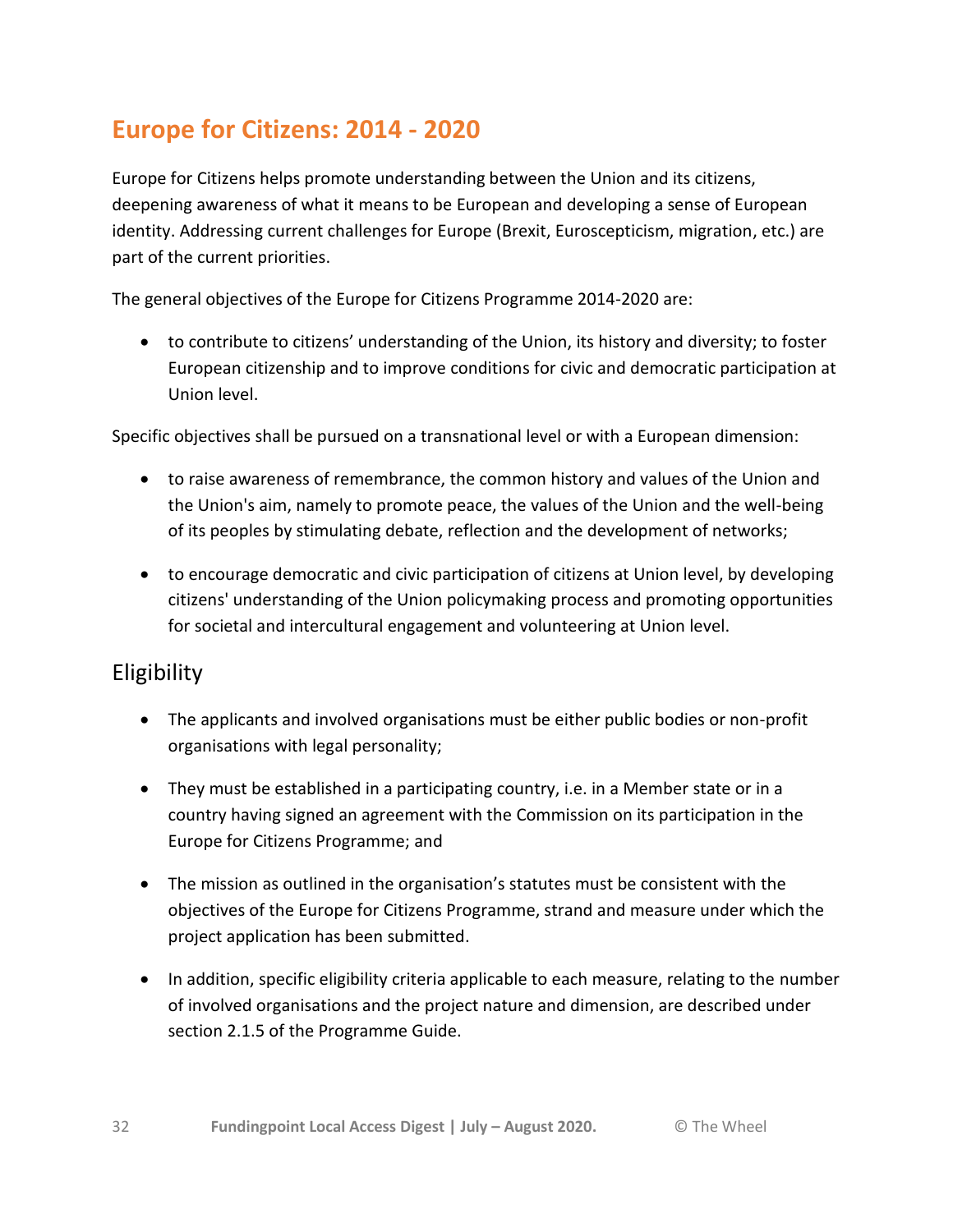### European Remembrance - Strand 1

- Commemorations of major historical turning points in recent European history.
- Civil society and civic participation under totalitarian regimes
- Ostracism and loss of citizenship under totalitarian regimes: drawing the lessons for today.
- Democratic transition and accession to the European Union.
- Democratic Engagement and Civic Participation Strand 2

Strand 2 encourages the involvement of citizens and civil society organisations in debate and discussion of European policy-making. Organisations can acquire funding to encourage public engagement in the processes of European integration. Projects can strengthen the general public's understanding of how EU policy is shaped.

There are three measures within the strand (Civil Society Projects; Networks of Towns; Town Twinning) and nonprofits are eligible.

#### How to Apply

View main website calls here: [https://eacea.ec.europa.eu/europe-for-citizens/funding\\_en](https://eacea.ec.europa.eu/europe-for-citizens/funding_en)

**Deadline:** 1 September 2020 (Civil Society Projects)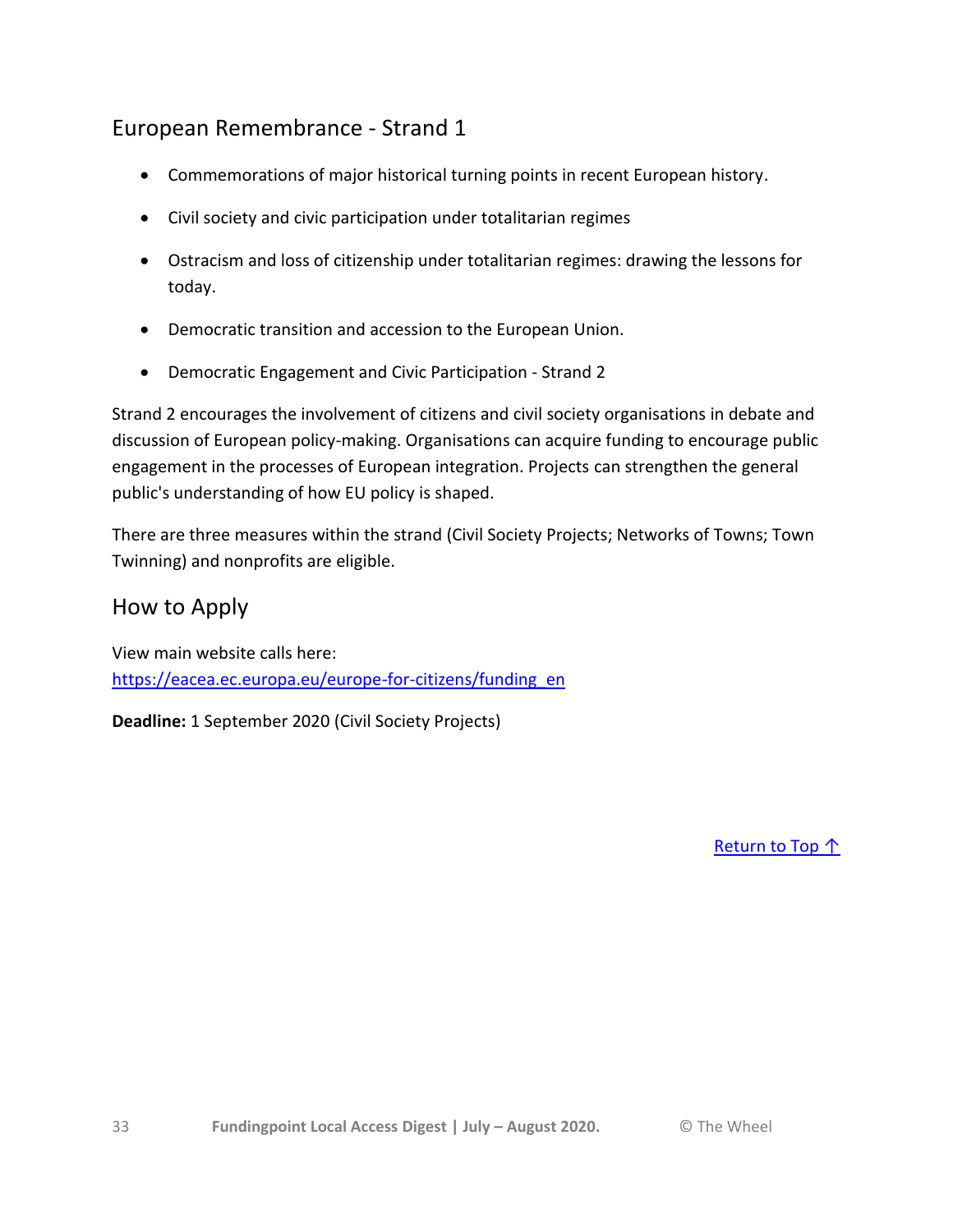## **Foras na Gaeilge - Literary Projects**

Foras na Gaeilge is the new body responsible for the promotion of the Irish language throughout the whole island of Ireland.

This scheme enables the advancement, promotion and preservation of Irish language literature.

#### Criteria

Grants will be awarded based on comprehensive plans submitted by groups/organisations who wish to develop and promote Irish language literary projects.

#### How to Apply

Visit the Foras na Gaeilge website to download application forms: <http://www.forasnagaeilge.ie/category/clar-na-leabhar-gaeilge-schemes/?lang=en>

**Deadline:** 9 September 2020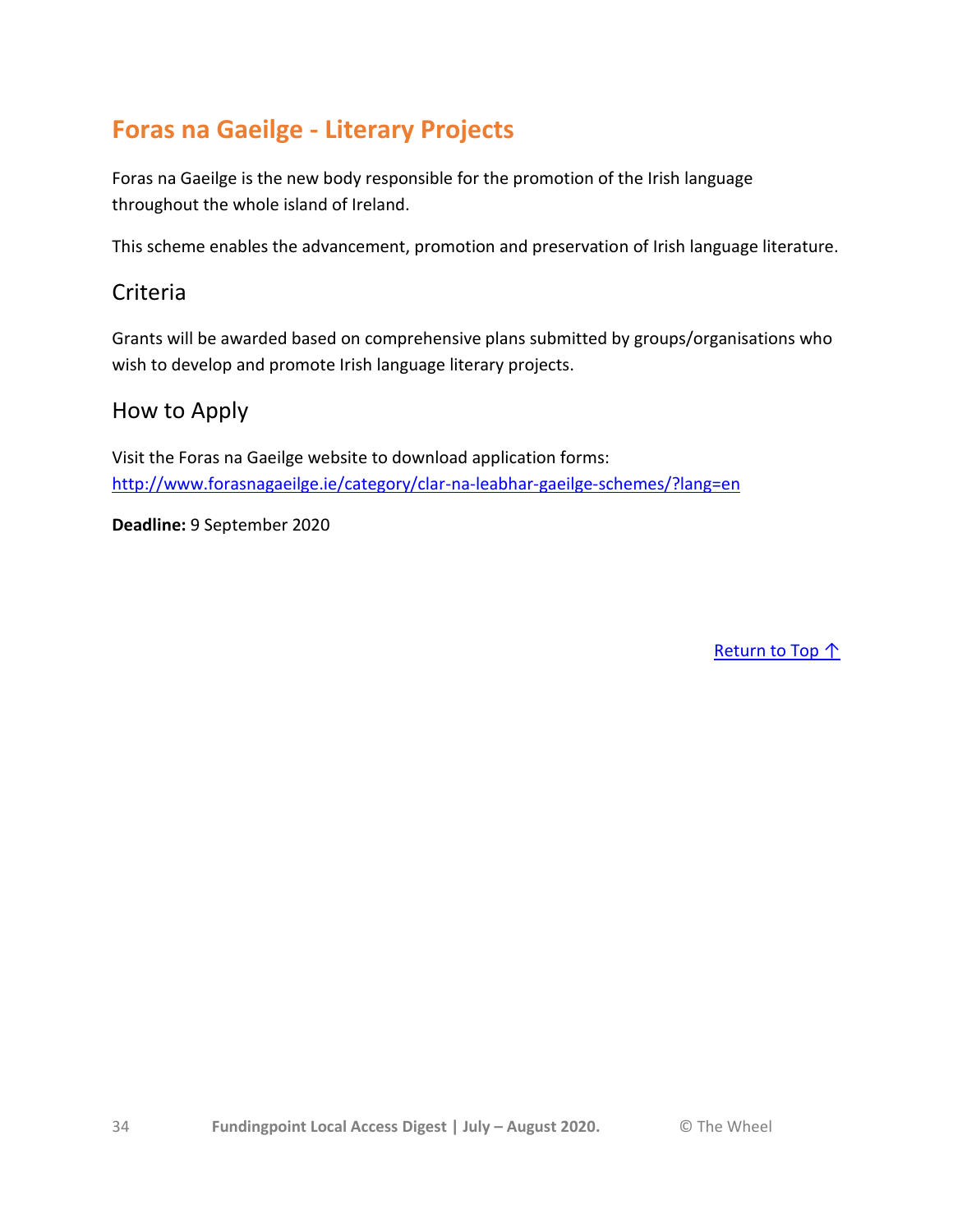## **Meet and Code Fund 2020**

Grants of up to €500 available for virtual digital and coding events targeted at young people in Ireland.

Meet and Code is open to registered charities located in the Republic of Ireland. The planned events must take place between 1 September and 31 October 2020. Events must be free of charge with at least 20 children and/or young people aged between 8 and 24 in attendance.

### Eligibility

The Meet and Code fund is open to registered charities located in the Republic of Ireland. The planned events must take place during EU Code Week 2018 (6 - 21 October 2018) and must address at least 20 children and/or young people aged between 8 and 24.

### How to Apply

Entering is very easy just visit [www.meet-and-code.org/ie/ie](http://www.meet-and-code.org/ie/ie) and follow these five steps.

- 1. Register your organisation on the Meet and Code website.
- 2. Enter your planned event.
- 3. Wait for your application to be reviewed.
- 4. Receive you grant if successful.
- 5. Host your event.

Charitable organisations that carry out a funded event through Meet and Code are eligible to participate in the Meet and Code Awards.

The Wheel is proud to be Meet and Code's partner organisation in Ireland.

**Deadline:** 9 September 2020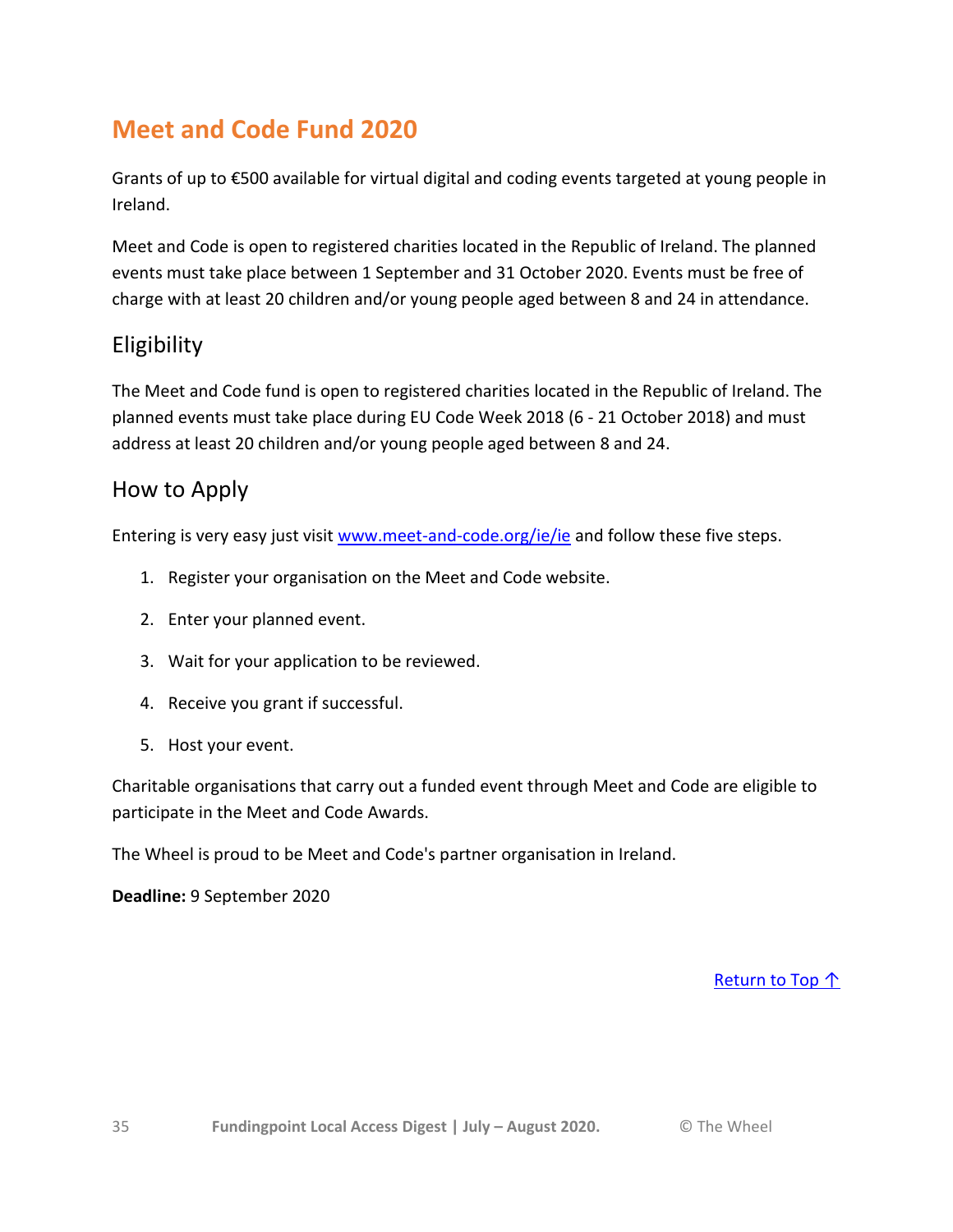## **European Social Catalyst Fund**

Applications are now being accepted for the European Social Catalyst Fund (ESCF), a new initiative designed to have significant impact on some of Europe's most pressing social challenges.

The objective of the ESCF is to bring together public and private resources to improve social services to enable people who need support to live as valued and participating members of their communities.

The ESCF will provide financial and capacity building support to develop plans to scale proven social service innovations. It is anticipated that these plans will provide details of how public and private resources (philanthropy and/or social investment) can be brought together in a range of collaborations that focus on the role that philanthropy and social finance can play in working with the public sector to help re-focus public spending in a more effective direction in the interest of European citizens. It is intended that during the project a further phase will be designed, based on learning obtained, which will include a focus on supporting implementation of plans to scale proven social service innovations.

The ESCF has been established and co-funded by the European Union's Horizon 2020 Research and Innovation Programme, Genio (Ireland), the Robert Bosch Stiftung (Germany) and the King Baudouin Foundation (Belgium). It will award planning grants across a range of priority social challenge areas within, or across, European Union Member States. The purpose of the grants is to support the development of detailed implementation plans aimed at reducing, or overcoming, social challenges. Innovations will be identified through a pan-European call and all eligible applications will be evaluated against published criteria. Preference will be given to innovations that have the most robust evidence of success and that aim to reach the most significant scale. Each selected application will receive a planning grant of up to €100,000 along with capacity building support.

A minimum of €600,000 will be allocated to support at least 6 plans.

### Objectives of the European Social Catalyst Fund:

- To provide financial support, guidance and information to proven social service innovations selected through a pan-European competition to develop implementation plans to upscale.
- To stimulate a broader range of public sector, philanthropic and social investment collaborations that foster the scaling of social service innovations to meet social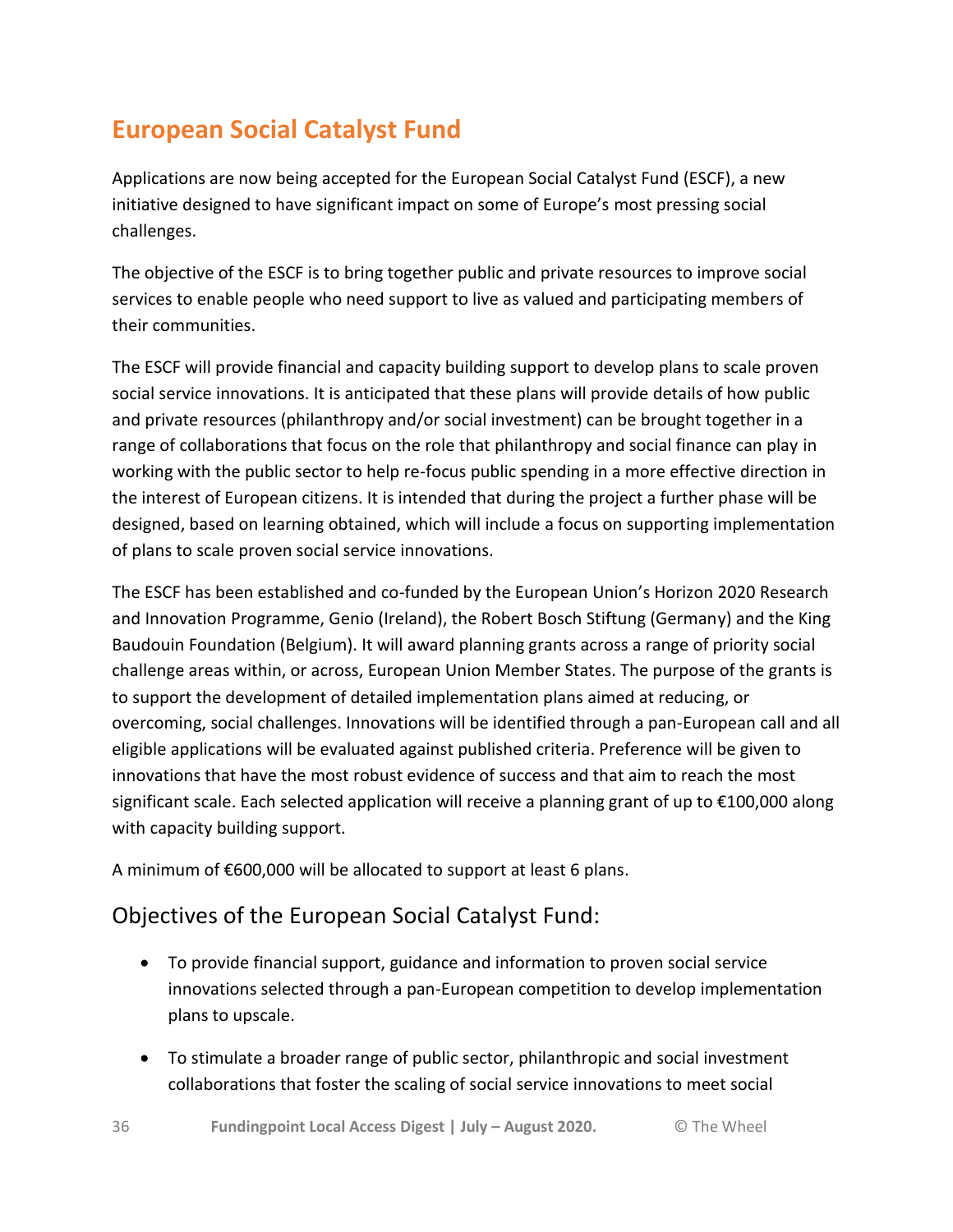challenges across EU Member States aligned with the principles of the European Pillar of Social Rights.

- To produce exemplar plans across a range of priority social challenge areas that can be implemented to a substantial level of scale within two years.
- Plans also must be relevant to the social and implementation challenges in at least five EU Member States, two of which will be Central and Eastern European Countries (CEECs).
- To develop and disseminate knowledge and skills on how to successfully plan the scaling of social service innovations.
- To design a further phase of the European Social Catalyst Fund based on learning obtained in the process of achieving these objectives.

### **Eligibility**

Preference will be given to innovations that have the most robust evidence of success and that aim to reach the most significant scale. Decisions regarding the allocation of grants will be made by the consortium of philanthropy organisations contributing to the ESCF. Successful applicants will receive a planning grant of up to €100,000 along with capacity building support. A minimum of €600,000 will be allocated to support at least 6 plans. It is anticipated that the successful applicants will represent a range of social challenge and geographic areas.

### How to Apply

Full details available here: <https://www.euscf.eu/>

**Deadline:** 11 September 2020